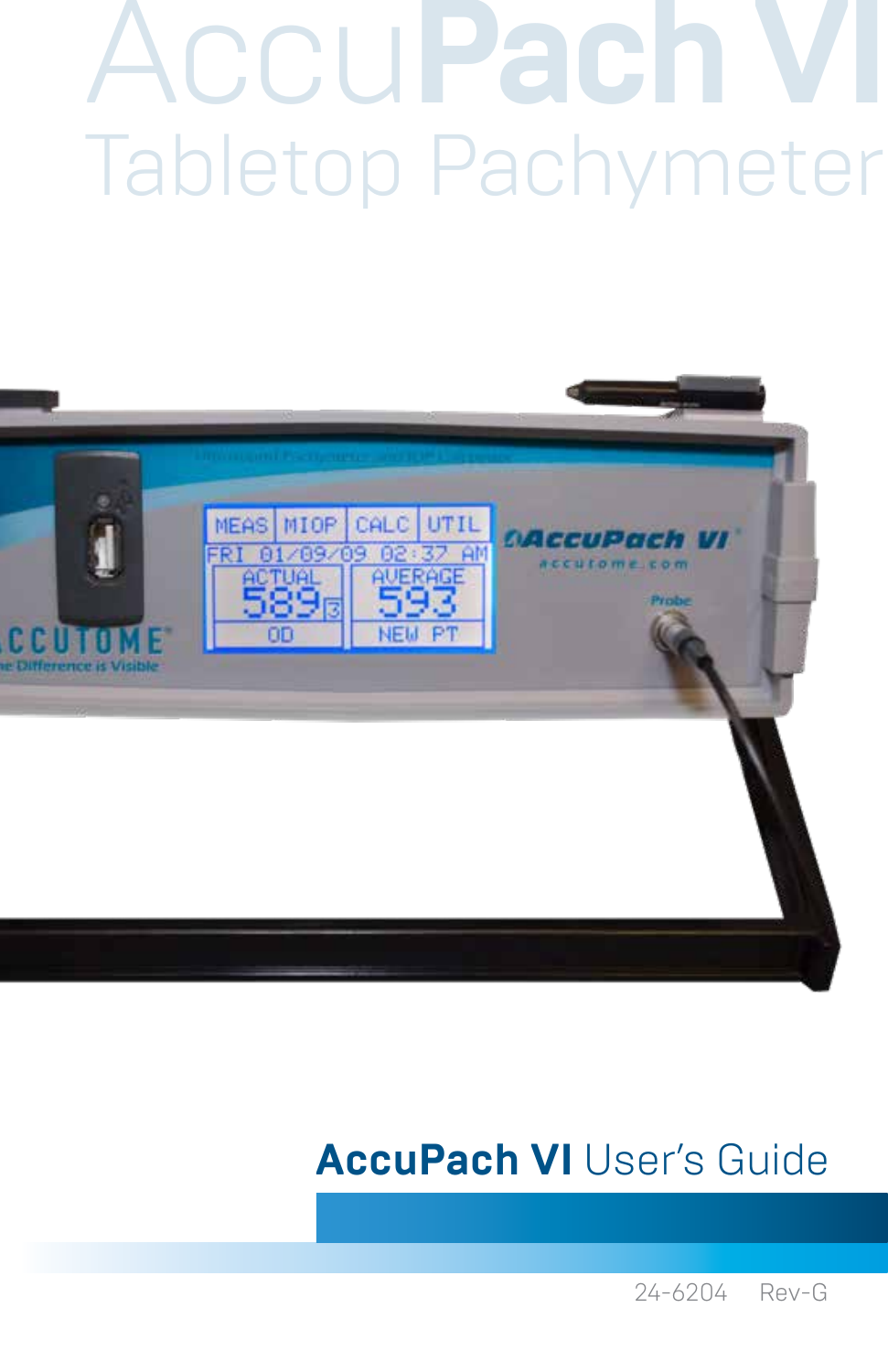Federal law restricts this device to sale by or on the order of a physician.

#### **FEDERAL COMMUNICATIONS COMMISSION (FCC) UNINTENTIONAL EMITTER PER FCC PART 15**

This device has been tested and found to comply with the limits for a Class B digital device, pursuant to Part 15 of the FCC rules. These limits are designed to provide reasonable protection against harmful interference in an office installation. This equipment generates, uses, and can radiate radio frequency energy and, if not installed and used in accordance with the instructions in the user's guide, may cause harmful interference to radio or television reception. However, there is no guarantee that interference will not occur in a particular installation. If this equipment does cause interference to radio or television reception, which can be determined by turning the equipment off and on, the user is encouraged to try to correct the interference by one or more of the following measures:

- Reorient or relocate the receiving antenna.
- Increase the separation between the equipment and receiver.
- Connect the equipment to an outlet on a different circuit than the receiver is connected to.

• Consult Accutome, Inc., or an experienced radio/TV technician for help. This device complies with Part 15 of the FCC Rules. Operation of this product is subject to the following two conditions: (1) this device may not cause harmful interference, and (2) this device must accept any interference received, including interference that may cause undesired operation.

#### CAUTION: Changes or modifications not expressly approved by Accutome, Inc., could void the FCC compliance and negate your authority to operate the product.

The AccuPach VI is manufactured and trademarked by:

Accutome, Inc. 3222 Phoenixville Pike Malvern, PA 19355 USA Toll-Free (USA): (800) 979-2020 International: (610) 889-0200 Fax: (610) 889-3233



EMERGO EUROPE hinsessegracht 20 2514 AP The Hague

CE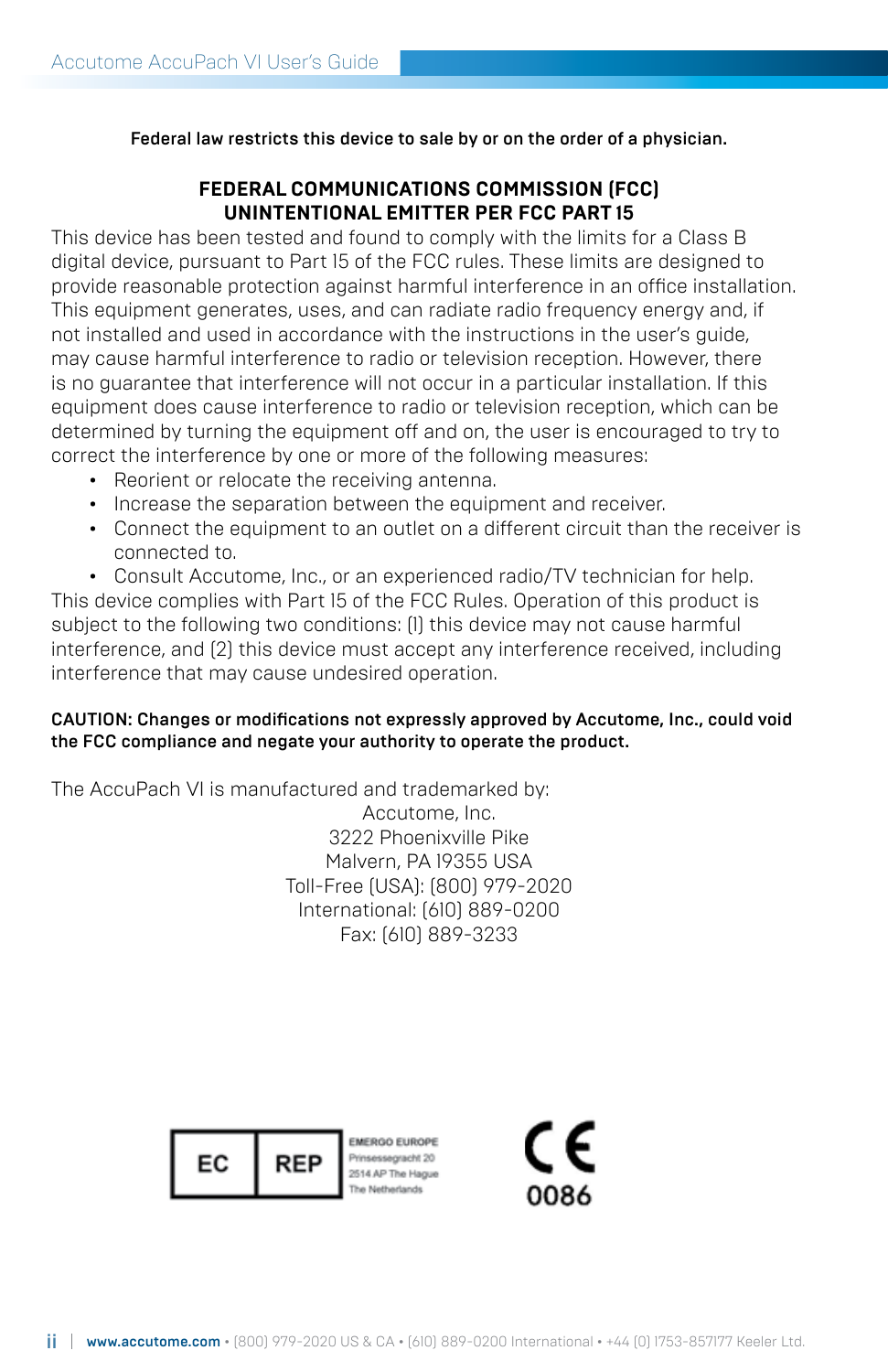### Table of Contents

| Safety Issues to Consider When Using the AccuPach VI3 |  |
|-------------------------------------------------------|--|
|                                                       |  |
|                                                       |  |
|                                                       |  |
|                                                       |  |
|                                                       |  |
|                                                       |  |
|                                                       |  |
|                                                       |  |
|                                                       |  |
|                                                       |  |
|                                                       |  |
|                                                       |  |
|                                                       |  |
|                                                       |  |
|                                                       |  |
|                                                       |  |
|                                                       |  |
|                                                       |  |
|                                                       |  |
|                                                       |  |
|                                                       |  |
|                                                       |  |
|                                                       |  |
|                                                       |  |
|                                                       |  |
|                                                       |  |
|                                                       |  |
|                                                       |  |
|                                                       |  |
|                                                       |  |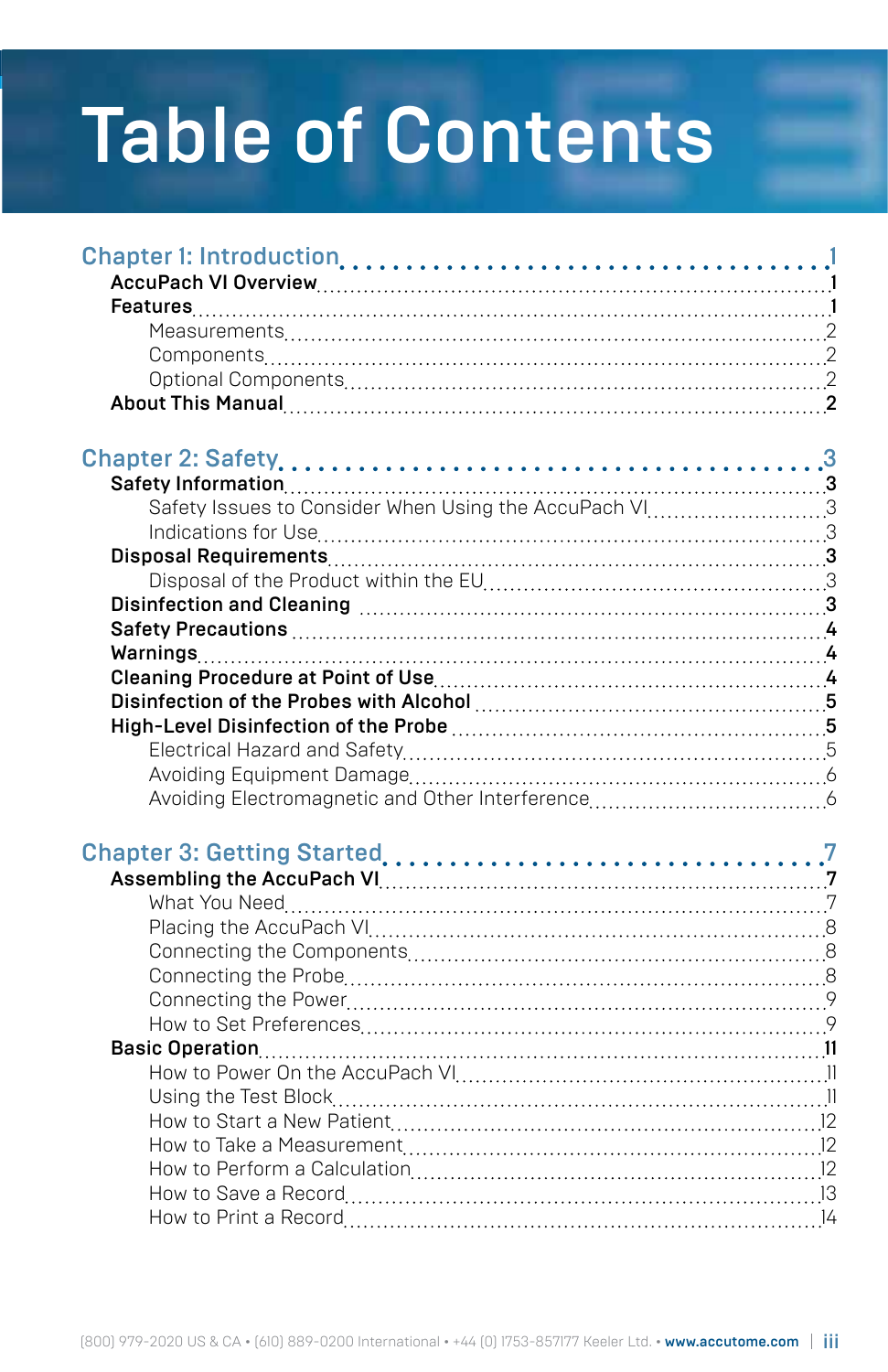| Chapter 6: Warranty & Repairs21 |  |
|---------------------------------|--|
|                                 |  |
|                                 |  |
|                                 |  |
|                                 |  |
|                                 |  |
|                                 |  |
|                                 |  |
|                                 |  |
|                                 |  |
|                                 |  |
|                                 |  |
|                                 |  |
|                                 |  |
|                                 |  |
|                                 |  |
|                                 |  |
|                                 |  |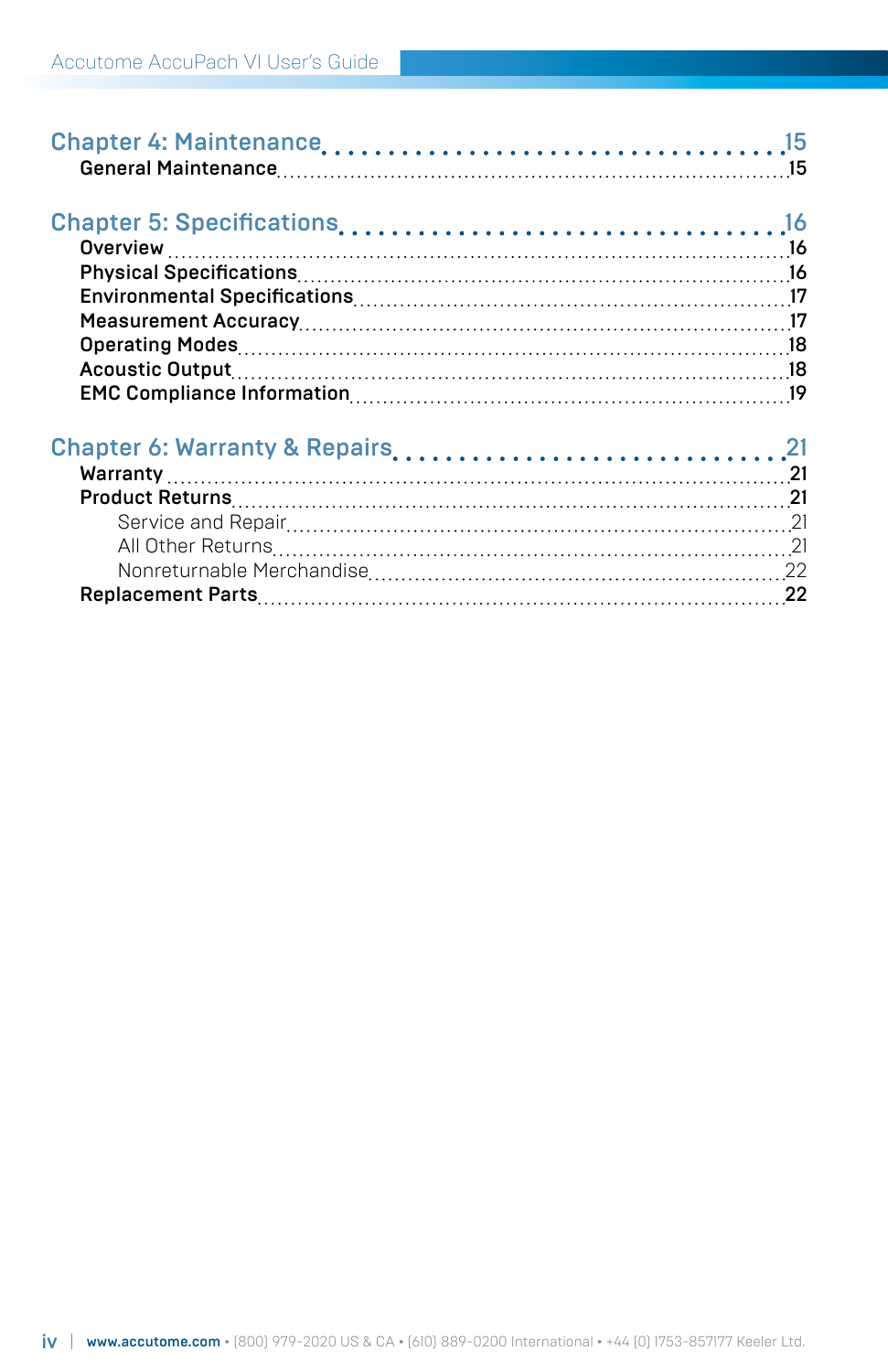### List of Figures

| Table 5.5 - Acoustic Output Reporting Table for Track I Nonautoscanning Mode18 |  |
|--------------------------------------------------------------------------------|--|
| Table 5.6 - Guidance and Manufacturer's Declaration -                          |  |
|                                                                                |  |
| Table 5.7 - Guidance and Manufacturer's Declaration -                          |  |
|                                                                                |  |
| Table 5.8 - Guidance and Manufacturer's Declaration -                          |  |
|                                                                                |  |
|                                                                                |  |
|                                                                                |  |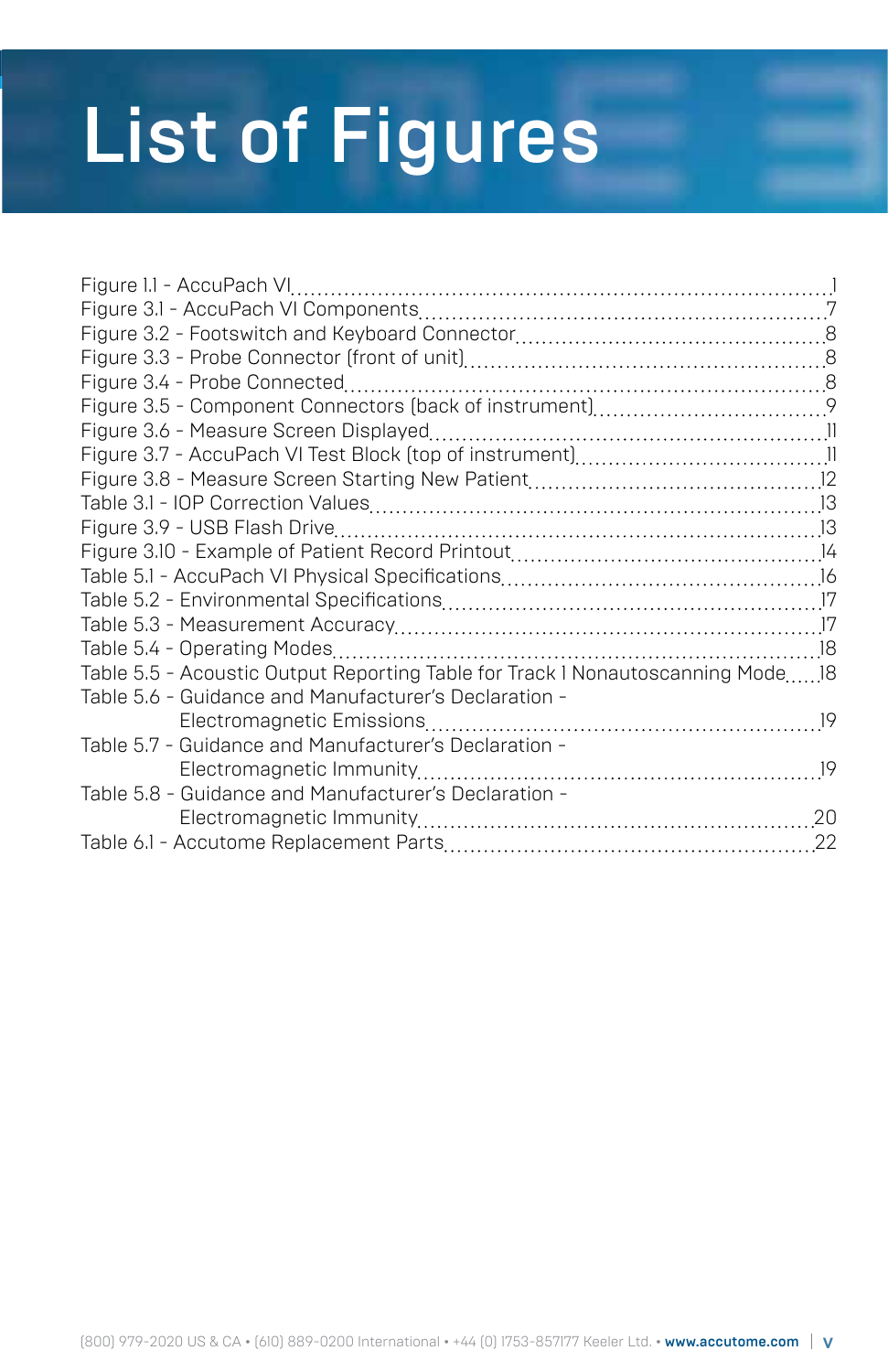### **Introduction**

#### AccuPach VI Overview

The Accutome AccuPach VI pictured below has all the features that make it easy to obtain extreme accuracy and improved patient outcomes.



Figure 1.1 - AccuPach VI

#### Features

The AccuPach VI is designed for easy access to all screens and functions. The unsurpassed ease of use of the touchscreen, and the straightforward Graphical User Interface guide you through every operation.

What you can't see on the surface is also important. Industry-leading signal acquisition and processing helps ensure accurate measurements. Reliable design and efficient manufacturing provide fiscal value. Upgradeable software protects your investment. The AccuPach VI lets you accomplish even the complex simply.

The AccuPach VI provides the following general features:

- 128 X 64 high-resolution LCD screen with touchscreen to provide an intuitive user interface
- External, universal input, worldwide power supply
- 10" X 10" X 2 3/4" size makes the unit very portable
- Synthesized voice output of each measurement for ease of use
- Allows entry of Intraocular Pressure (IOP) and provides Corrected IOP based on corneal thickness measurements
- Adjustable handle/stand allows viewing at different angles
- User-settable speed of sound
- Display of measured corneal thickness, entered IOP, Corrected IOP, and average and standard deviation for all stored measurements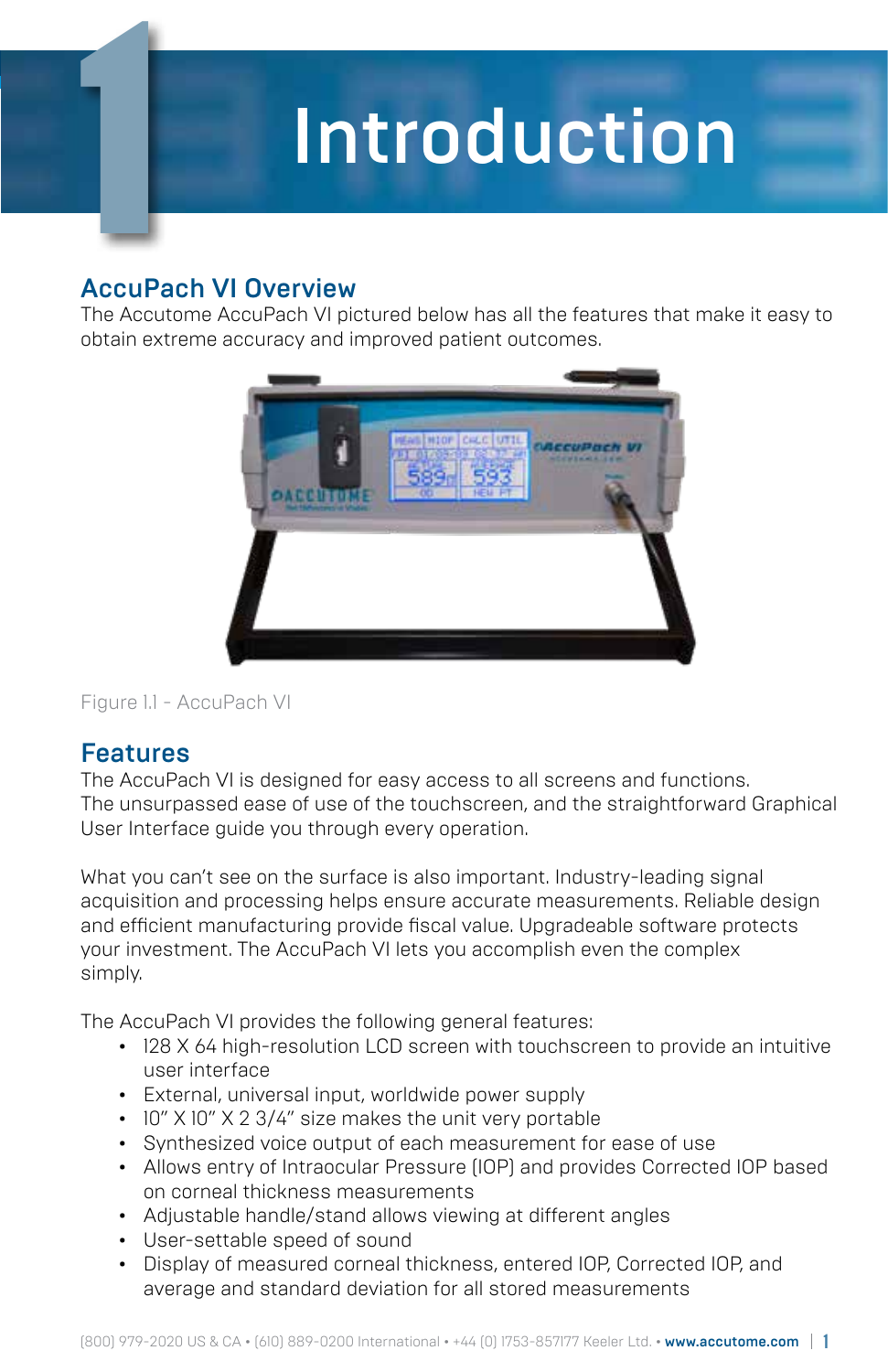• Automatically or manually capture and store up to nine measurements for each eye, along with the running average of all measurements taken

#### **Measurements**

- The high accuracy of the AccuPach VI measurements is provided by the following:
- High-resolution, real-time waveform analysis
- High-speed signal digitalization that acquires over 4,000 points per signal waveform
- Automatic gain control to acquire the optimum signal
- Highly sensitive 10.5 MHz composite probe
- 20 individual signals acquired and analyzed to produce each measurement

#### Components

The components that are standard with each AccuPach VI instrument are:

- Ultrasonic probe
- Keyboard
- USB flash drive

#### Optional Components

There are also several components that further simplify the use of the AccuPach VI:

- Footswitch
- User-supplied computer
- User-supplied external printer

#### About This Manual

This manual is organized as follows:

#### Chapter 2 - Safety

Summarizes safety precautions, warnings, symbols, and terms.

#### Chapter 3 - Getting Started

Provides assembly instructions and overview of AccuPach VI basic operation.

#### Chapter 4 - Maintenance

Provides general maintenance instructions.

#### Chapter 5 - Specifications

Provides AccuPach VI physical and operational specifications.

#### Chapter 6 - Warranty & Repairs

Describes AccuPach VI warranty information and repair procedures.

After reading this manual, you will be able to set up the AccuPach VI, take measurements, enter and calculate Corrected IOP, and print and save patient records.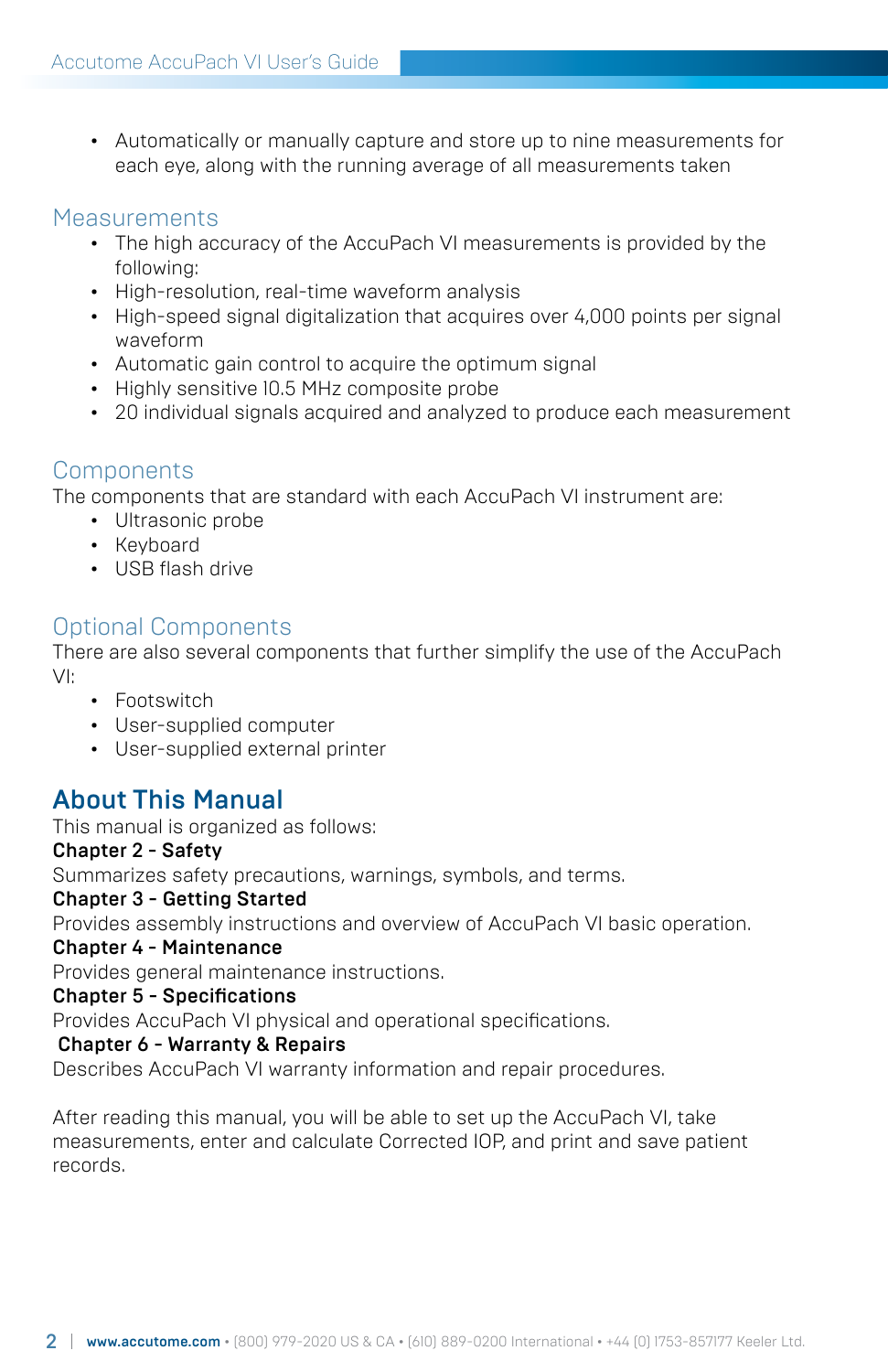

#### Safety Information

The section lists:

- Specific safety precautions associated with the AccuPach VI
- General safety precautions

#### Safety Issues to Consider When Using the AccuPach VI

The AccuPach VI is noninvasive. The ultrasonic biometry probe touches the surface of the anesthetized cornea during the scanning process.

#### Contraindications

There are no known contraindications for the AccuPach VI device.

#### Indications for Use

This instrument is used for measuring the corneal thickness of the eye. It is to be used in a medical setting and only by technicians, optometrists, and opthalmologists who are experienced in ultrasonic biometric techniques.

#### CAUTION: General indications for use of the AccuPach VI include on external, structurally intact areas of the eye globe and orbit only.

#### Disposal Requirements

The AccuPach VI contains electronic components. At the end of its useful life, it must be properly disposed of in compliance with local regulations.

#### Disposal of the Product within the EU

EU directives and national regulations currently in force at the time of marketing prohibit the disposal of the AccuPachVI specified on the delivery note in domestic waste or by municipal waste-disposal companies. If the AccuPach Vi or its components are resold, the seller has the duty to notify the buyer that the product must be diposed of in accordance with currently valid national regulations.

#### Safety Precautions

There are several areas in the use of the above AccuPach VI that require special attention, as they may pose a safety threat.

#### Disinfection and Cleaning

Disinfection issues are confined to the Accutome probe that comes in contact with the patient's eye. In order to prevent the transmission of disease, refer to the OSHA and CDC guidelines for proper control of disinfection. These guidelines are frequently updated so be sure to contact OSHA, CDC, or your local disease-control for the latest information and disinfection technique.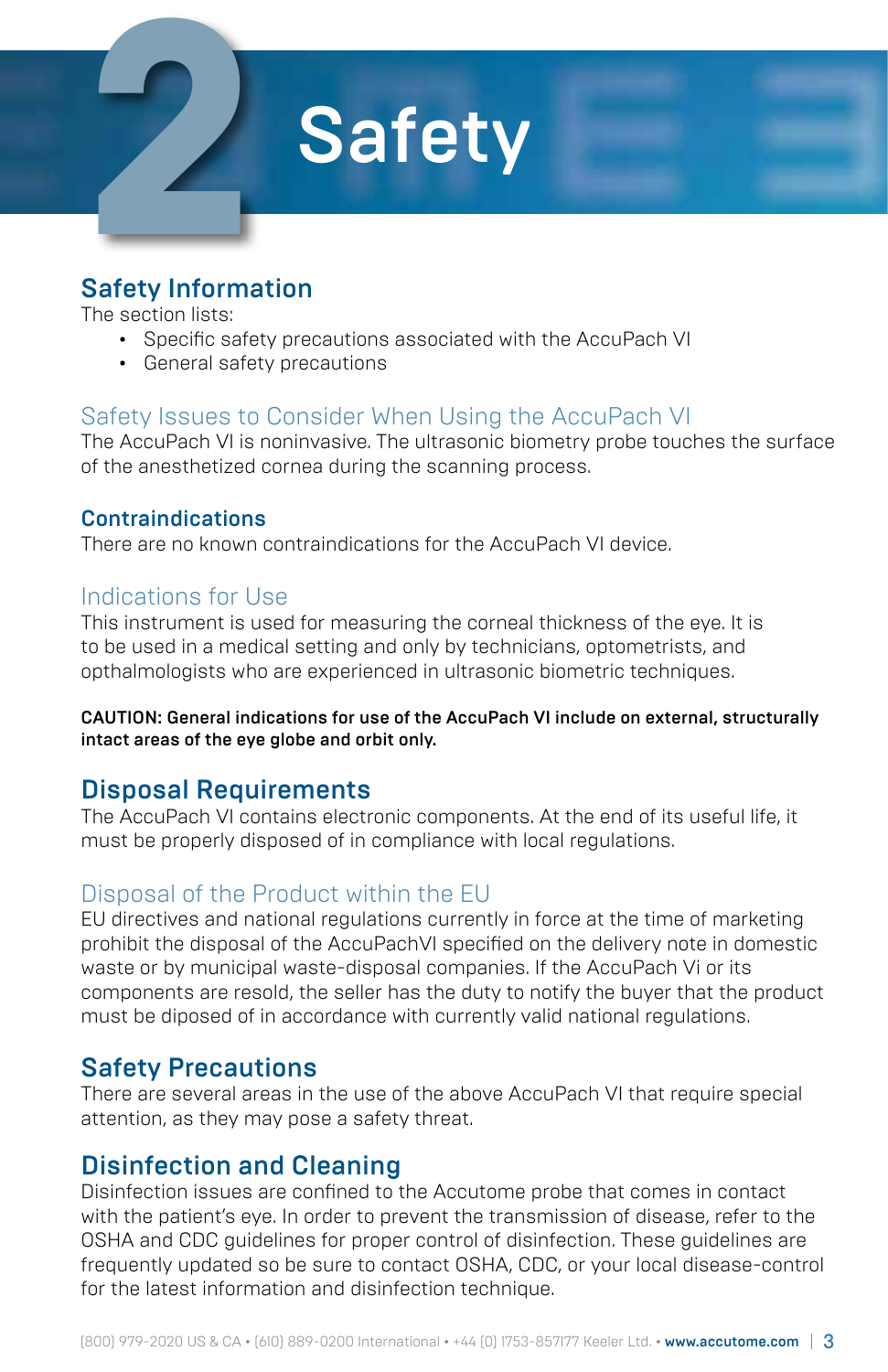#### Symbol Definitions for the AccuPach VI



Attention! Consult Instruction Manual



Type B Medical Device



No User Serviceable Parts



Do Not Use Near Flammable Gases



Single Phase Alternating Current



Disposal of Product within the FU



Keyboard Connector



Footswitch Input Connector



Electrical Shock Hazard



Fuse



Ultrasound Probe Connector

Accessories such as the extension handle or Goldman Tonometer Adapter that might come in contact with eye fluids should be cleaned with an FDA-cleared high-level disinfectant.

The probe must be cleaned between patients to prevent patient-to-patient transfer of infection. It is the user's responsibility to ensure that the relevant standards are maintained and that the products and procedures are effective and appropriate for ophthalmic applications. The following information is provided for the guidance of users, and specific products are mentioned for illustration only. Accutome does not endorse the use of these or any other product. Products must be used in accordance with the manufacturer's instructions.

#### Warnings

DO NOT AUTOCLAVE THE PROBES OR CONNECTORS.

DO NOT IMMERSE THE PROBE'S CABLES OR METAL CONNECTORS. ALLOW TO DRY BEFORE USE.

DO NOT IMMERSE THE PROBE TIPS IN TAP WATER. USE DISTILLED WATER FOR CLEANING AND DISINFECTION

#### Cleaning Procedure at Point of Use

- 1. Wear protective gloves when performing the cleaning process.
- 2. Disconnect the probe from the system.
- 3. Use a soft cloth lightly dampened in a mild soap or compatible cleaning solution to remove any particulate matter or body fluids that remain on the probe or cable.
- 4. To remove remaining particulates, rinse with a distilled water–dampened cloth to remove soap residue, and then wipe with a dry cloth.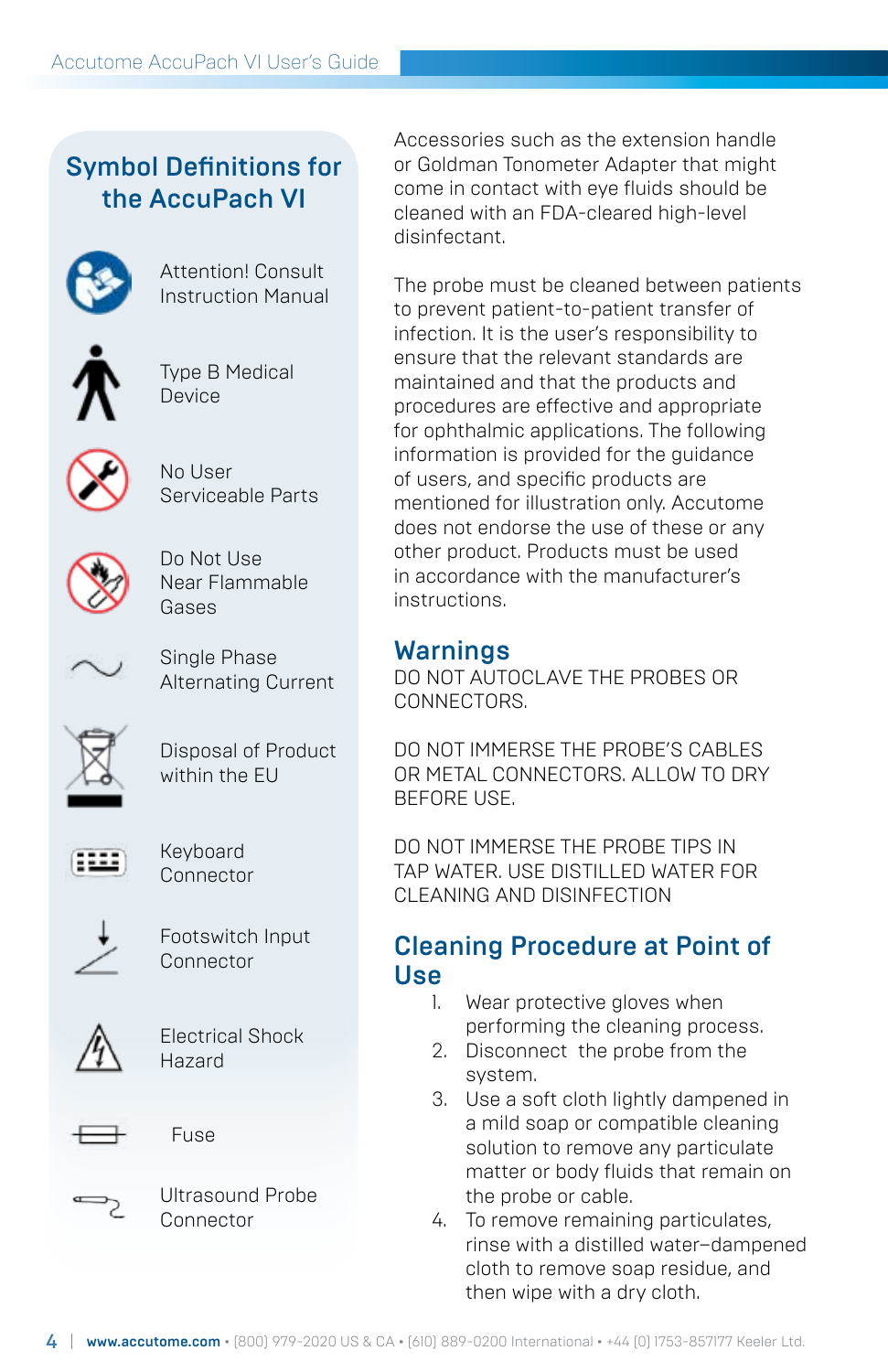#### Disinfection of the Probes with Alcohol

One recommended disinfection technique is to clean the probe assemblies with 70% isopropyl alcohol.

A 5- to 10- minute exposure is recommended. It is imperative that the alcohol be given time to evaporate before applying a probe to a patient's eye. Do not completely immerse the probe or cable; only the tip of the probe should be placed in the solution.

After cleaning, rinse the end of the probe thoroughly with distilled water to remove all traces of alcohol.

Probe surfaces should be dried with a lint-free cloth.

#### High-Level Disinfection of the Probe

If high-level disinfection is required by your facility, the probe may be cleaned using an FDA-cleared high-level disinfectant, such as Cidex OPA Activated Dialdehyde Solution.

If your facility is located in the EU, Mikrozid wipes are a compatible method of highlevel disinfection for Accutome probes.

Note: Be sure to follow the disinfectant manufacturer's written protocol when using any antibacterial solution, including high-level disinfectants.

CAUTION: No abrasive or harsh cleaning solutions should be used while cleaning the AccuPach VI or any of its components.

#### Electrical Hazard and Safety

The instrument, footswitch, and probe of the AccuPach VI are electrical/electronic devices. Reasonable care should be taken when making an electrical connection and handling electrically powered devices. Avoid the use of damaged electrical equipment or frayed electrical cords. If repair or maintenance is to be performed on the AccuPach VI, the equipment must be turned off and the power cord disconnected.

The device covers must not be removed except by qualified personnel. There are no user controls inside the unit. To avoid injury, do not operate the AccuPach VI without protective covers.

The system is intended to operate from a power source of 100-240 VAC, 47-63 Hz. Protective earth grounding through the grounding connection in the power cord is essential for safe system operation.

Use only a hospital-grade power cord and the connectors supplied with the AccuPach VI. Also, be sure the power cord and connector are in good condition.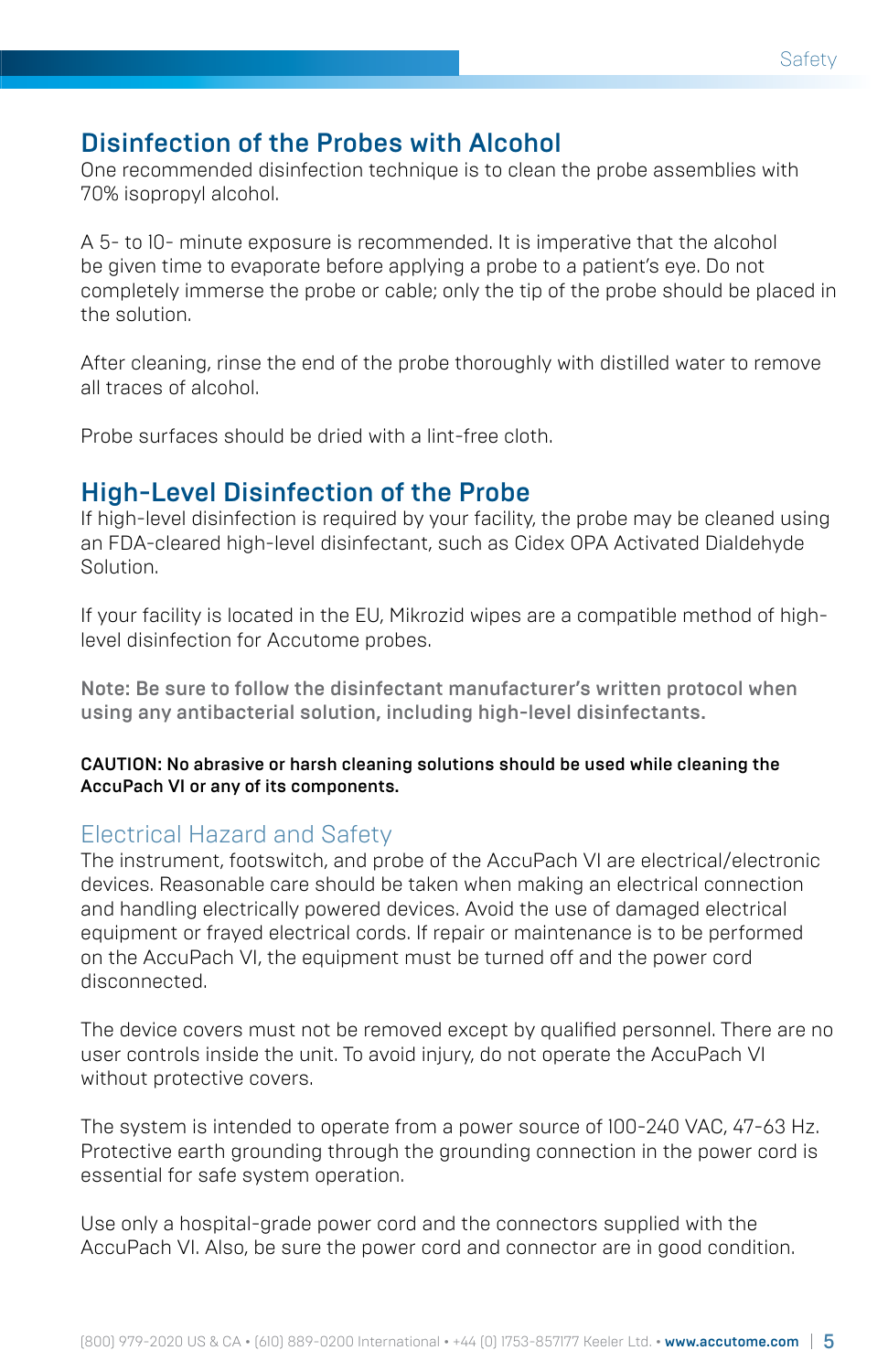Note: The power switch on the AccuPach VI device will not completely issolate the device from power. In order to safely isolate the unit from power, the AccuPach VI must be unplugged.

#### WARNING! BEFORE FACH PATIENT PROCEDURE, INSPECT THE PROBE TO ENSURE THAT THERE ARE NO BREAKS OR CRAKS IN THE OUTSIDE SHELL.

WARNING! THE ACCUPACH VI PRODUCT IS ONLY TO BE USED WITH A MEDICAL-GRADE POWER SUPPLY.

WARNING! DO NOT POSITION THE ACCUPACH VI IN A WAY THAT WILL MAKE IT DIFFICULT TO OPERATE THE DICONNECTION DEVICE WHEN AN APPLIANCE COUPLER OR SEPARABLE PLUG IS USED AS ISOLATION MEANS.

WARNING! THE ACCUPACH VI DEVICE CONTAINS A POTENTIAL EQUALIZATION CONDUCTOR THAT PROVIDES A CONNECTION BETWEEN EQUIPMENT AND THE POTENTIAL EQUILIZATION BUSBAR OF THE ELECTRICAL INSTALLATION. THIS CONDUCTOR TERMINAL IS REQUIRED BY 60601-1:2005 TO BE ACCESSIBLE TO THE OPERATOR WITH THE ME EQUIPMENT IN ANY POSITION OF NORMAL USE AND SHALL ALLOW THE CONDUCTOR TO BE DETATCHED WITHOUT THE USE OF A TOOL. THE RISK OF ACCIDENTAL DISCONNECTION SHALL BE MINIMIZED IN NORMAL USE.

#### Avoiding Equipment Damage

The only peripheral equipment that may be connected to an AccuPach VI is a printer that has been selected and installed in compliance with EN60601-1 requirements.

The AccuPach VI provides no explosion protection from static discharge or arcing components. Do not operate the instrument in the presence of explosive gases such as flammable mixtures of anesthetic and air, or nitrous oxide.

#### WARNING! OPERATING OR STORING THE DEVICE BEYOND THE ENVIRONMENTAL RANGES IN THE SPECIFICATIONS CHAPTER MAY RESULT IN ERRONEOUS READINGS AND/OR PREMATURE FAILURE OR THE DEVICE.

#### Avoiding Electromagnetic and Other Interference

Do not use a cellular telephone and other devices not compliant with EMC Class B requirements, as its signals may cause the equipment to malfunction. The effect of radio signals on medical devices is dependent on various factors and therefore unpredictable. To avoid electromagnetic interference, the device must be installed and operated in accordance with the user's guide manual and using the components supplied by Accutome.

#### WARNING! THE USE OF ACCESSORIES, TRANSDUCERS, AND CABLES OTHER THAN THOSE SPECIFIED BY THE MANUFACTURER MAY RESULT IN INCREASED EMISSIONS OR DECREASED IMMUNITY OF THE ACCUPACH VI.

WARNING! THE ACCUPACH VI SHOULD NOT BE USED ADJACENT TO OR STACKED WITH OTHER EQUIPMENT. IF ADJACENT OR STACKED USE IS NECESSARY, THE ACCUPACH VI SHOULD BE OBSERVED TO VERIFY NORMAL OPERATION IN THE CONFIGURATION IN WHICH IT WILL BE USED.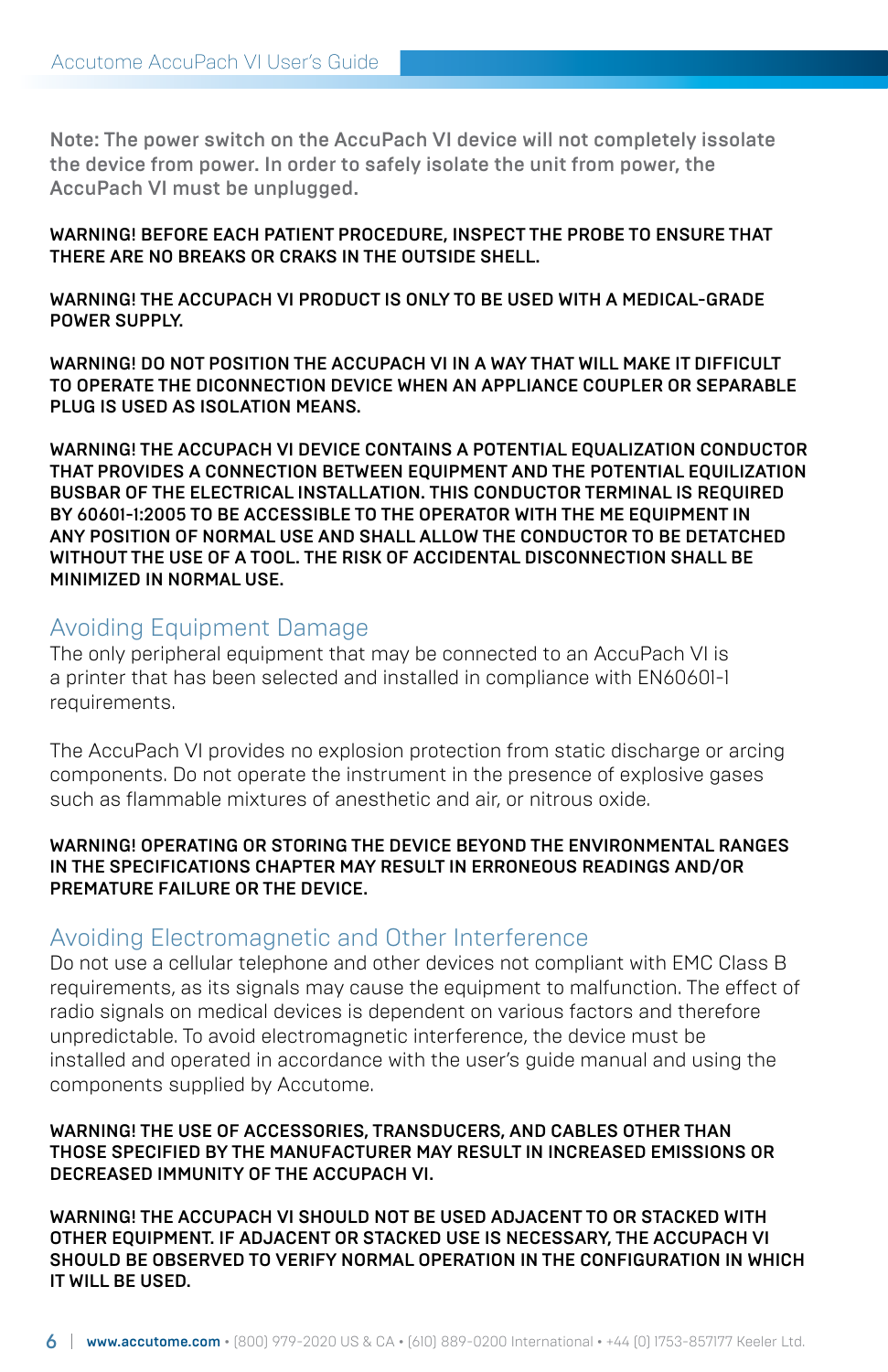### **Getting Started**

#### Assembling the AccuPach VI

The AccuPach VI is designed to be used in multiple medical settings and can be rested on a surface, such as a counter or desk. The AccuPach VI requires little assembly. All components, standard and optional, can be quickly and easily connected.

#### What You Need

For a complete AccuPach VI setup, you will need the following:

- AccuPach VI instrument including display
- Ultrasonic Probe
- Keyboard
- Power Cord
- USB Flash Drive
- Footswitch Optional Accessory
- Computer and Printer- User Supplied



Figure 3.1 - AccuPach VI Components

#### Probe

The probe provided with the AccuPach VI is an essential component of the AccuPach VI. No other probes should be used with the instrument.

#### **Keyboard**

The keyboard is not required for operation but provides convenience for entering alphanumeric data when saving a patient report to the USB Flash Drive.

#### **Footswitch**

The footswitch can be used to capture measurements.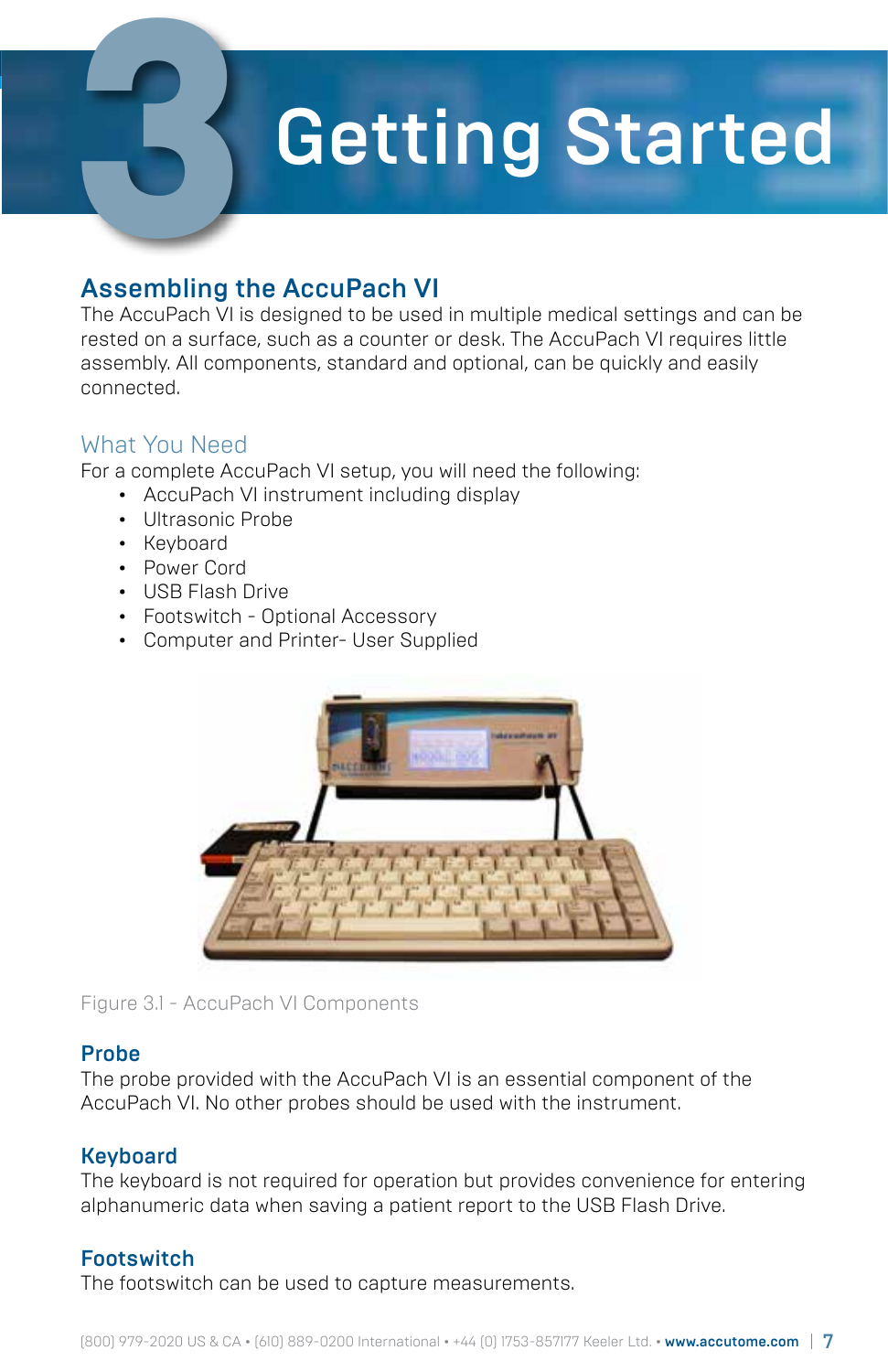Note: The footswitch is ONLY to be used on the floor and only actuated by the operator's foot. It is never to be operated as a handheld switch

#### USB Flash Drive

The USB Flash Drive is used to store patient data, which can be transferred to a computer for storage, or printed.

#### Placing the AccuPach VI

The AccuPach VI is designed to be placed on a surface, such as a counter or a desk.

#### Connecting the Components

All of the connectors for the AccuPach VI components, except for the probe and USB Flash Drive, are located on the back of the instrument.

#### Connecting the Footswitch

To connect the footswitch:

- 1. Locate the footswitch connector on the back of the instrument.
- 2. Insert the connector of footswitch cable into the footswitch connector.

#### Connecting the Keyboard

To connect the keyboard:

- 1. Locate the keyboard connector on the back of the instrument.
- 2. Insert the connector of keyboard cable into the keyboard connector.



Figure 3.2 - Footswitch and Keyboard Connector

#### Connecting the Probe

The AccuPach VI probe connector is located on the front of the instrument. To connect the probe:

- 1. Locate the probe connector on the front of the instrument.
- 2. Insert the probe.



Figure 3.3 - Probe Connector (front of unit)



Figure 3.4 - Probe Connected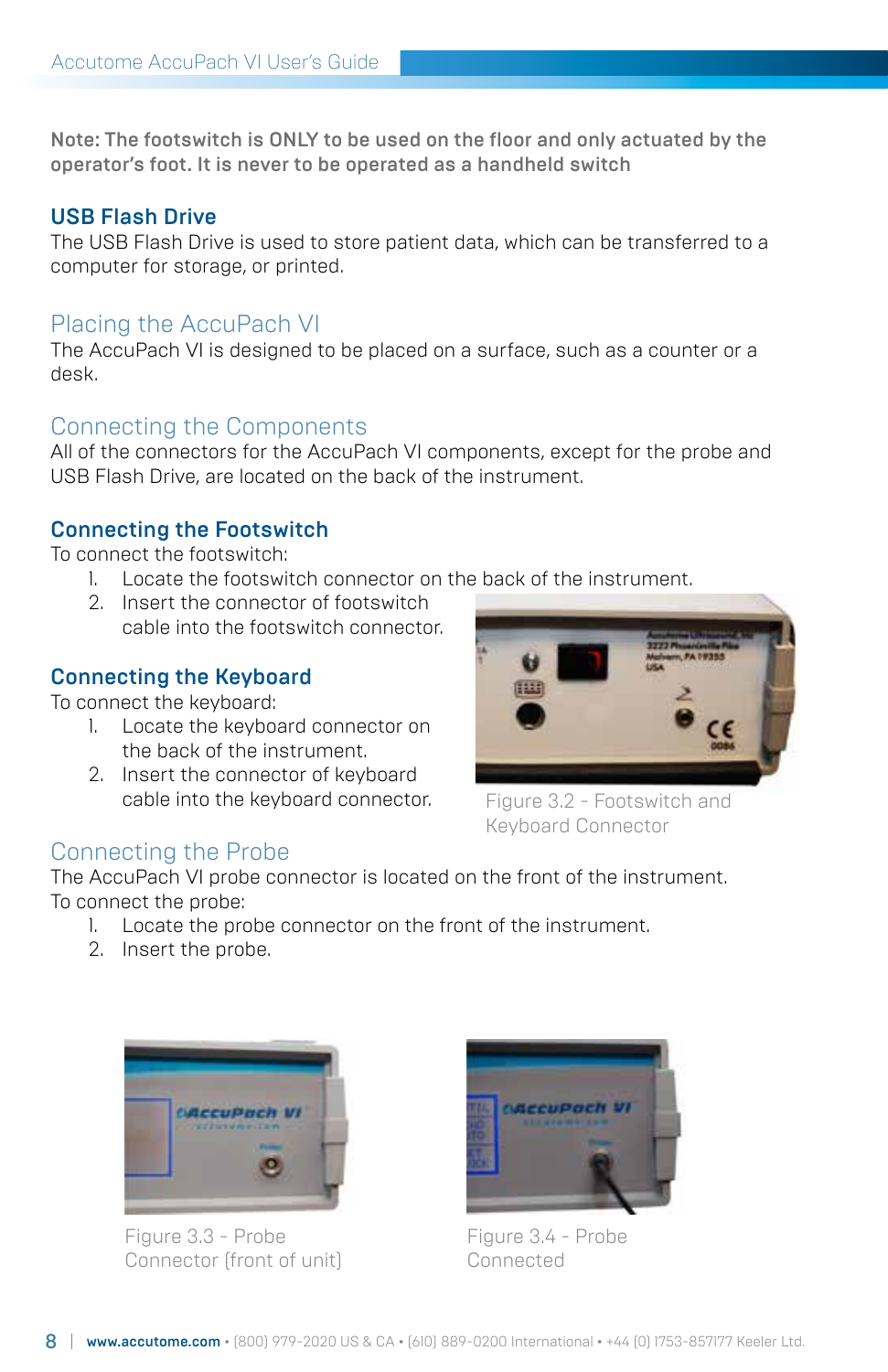#### Connecting the Power

To connect the power:

- 1. Locate the power entry connector on the back of the instrument (see figure below).
- 2. Insert the power cable provided with the AccuPach VI into the power connector.
- 3. Connect the power cable to the power mains.



Figure 3.5 - Component Connectors (back of instrument)

#### How to Set Preferences

There are several features of the AccuPach VI that you can set to your own preferences:

- Speed of sound
- Readings captured automatically or with the footswitch
- Instrument clock
- LCD presentation
- Annunciator to provide voice output

Note: The AccuPach VI uses an LCD with a touchscreen as the user interface. To make selections, touch and release the appropriate box displayed on the LCD.

After setting up the AccuPach VI, set the instrument preferences by turning the unit on and selecting the Util box on the touchscreen. The AccuPach VI will then display the preferences screen.

#### Setting the Speed of Sound

To set the speed of sound:

- 1. The current setting for the speed of sound is displayed along with Up and Down boxes (default factory setting is 1640).
- 2. Select either Up or Down to change the speed of sound as you wish. When finished, select Done to return to the Util screen.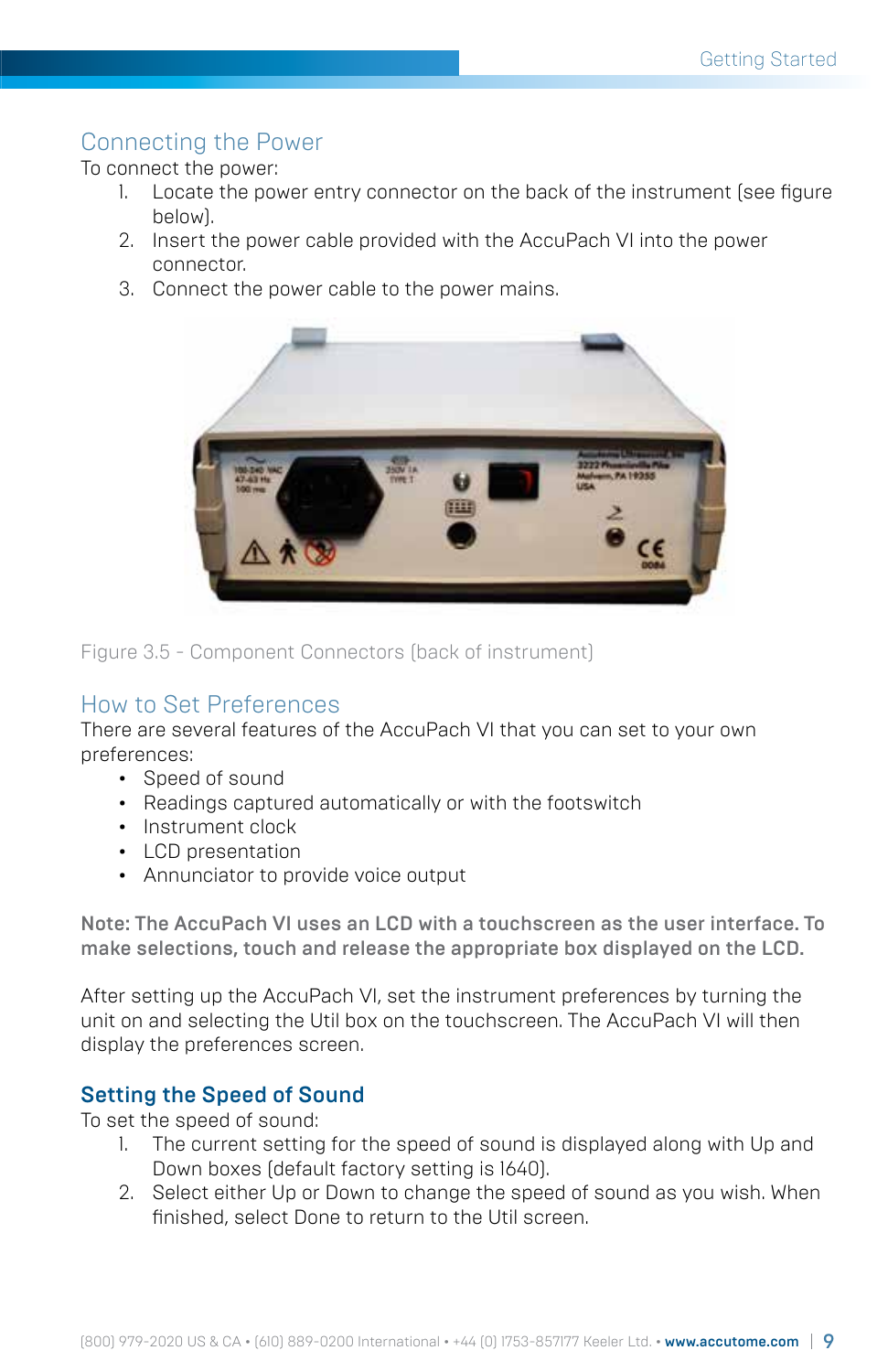#### Setting the Method for Capturing Readings

The AccuPach VI is designed so that you can take readings automatically or manually by using the footswitch. The factory default is automatic readings and is displayed as Read Auto.

To change the method for capturing readings:

- 1. The Read selection toggles between Auto and Manual. If you wish to use the footswitch to trigger readings, select Read Auto and it will change to Read Manual.
- 2. If you wish to switch from the footswitch to auto capture, select Read Manual and it will change the unit to Read Auto.

#### Setting the Clock

There is a date/time stamp printed on every patient record. When you first receive the AccuPach VI, you will need to correctly set the instrument clock.

To set the clock:

- 1. Activate the clock setting by selecting Set Clock.
- 2. Set the day of the week by selecting Up or Down.
- 3. Select Next to set the next part of the date and time. Continue selecting Up or Down to change the values and Next to set the next part of the date and time.
- 4. Select Done when finished to return to the Util screen.

#### Setting the LCD Presentation

The AccuPach VI allows you to adjust the LCD display and brightness with the Screen function.

To set the LCD presentation:

- 1. Set the LCD presentation by selecting Screen. This will allow you to change the screen presentation from Normal (factory default) to Reverse (inverse video) by selecting the appropriate box.
- 2. Screen brightness can be changed by selecting Up or Down. When finished, select Done to return to the Util screen.

#### Setting the Annunciator

The AccuPach VI has an annunciator to provide a voice output of the measurements taken. The factory default is to have this voice output on.

If you wish to change the voice volume level:

- 1. Select the Util box on the LCD.
- 2. Select the Speech box on the LCD.
- 3. Select the Up box to increase the volume of the voice.
- 4. Select the Down to decrease the volume of the box.
- 5. Select Done box to return to Util screen.

Note: The volume levels are 1 thru 7. Each time the volume is increased or decreased, the voice will repeat "Accutome AccuPach VI" at the selected volume.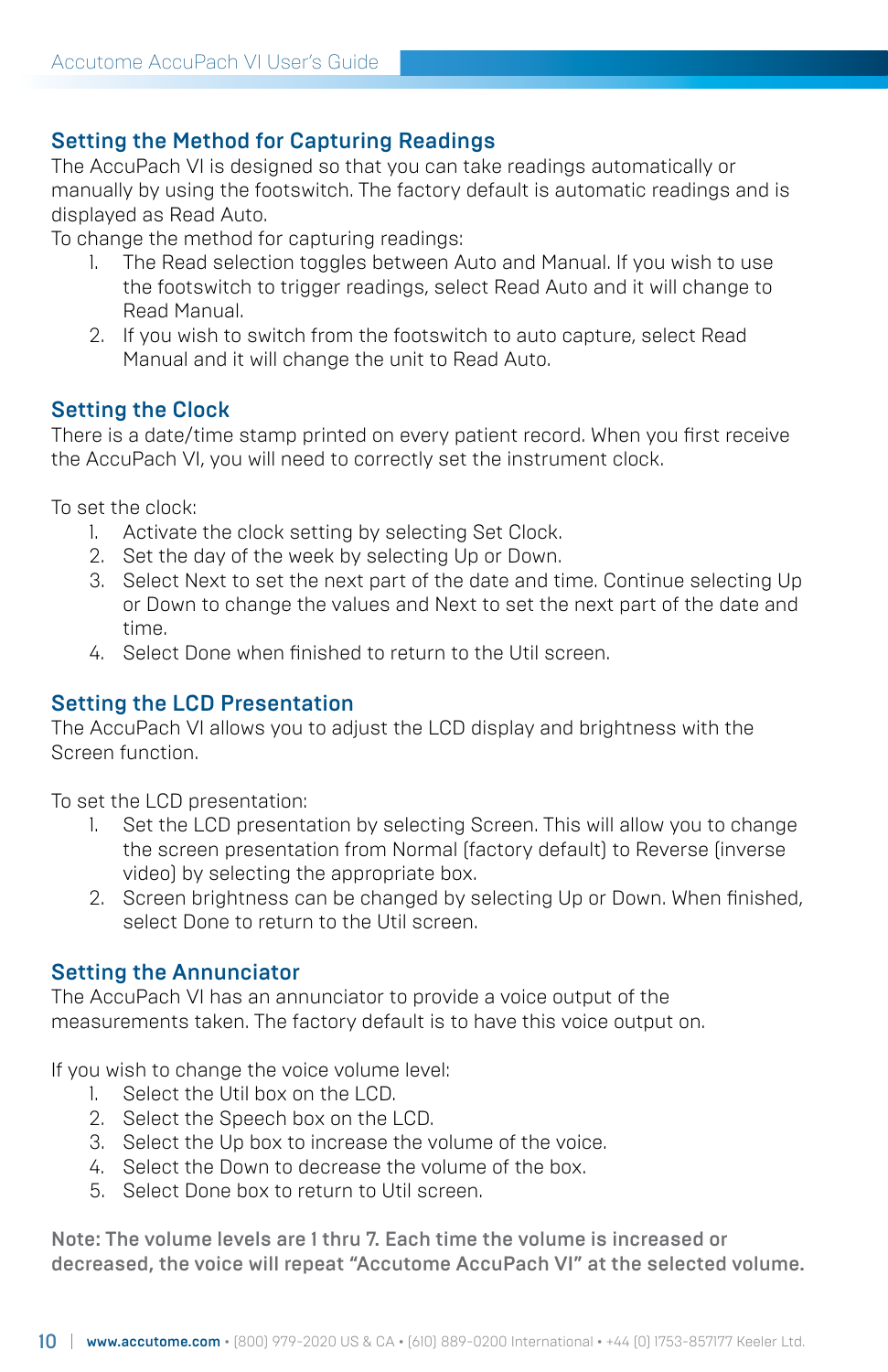If you wish to turn the voice output off:

- While in Speech screen, select Mode On box to turn the voice off.
- 2. To turn the voice back on, select Mode Off.
- 3. Select Done to return to Util screen.

#### Returning to the Measure Screen

When finished setting the unit preferences, select Meas to return to the measurement screen.

#### Basic Operation

The basic operation of the AccuPach VI consists of the following steps:

- 1. Power on the AccuPach VI instrument.
- 2. Adjust the LCD display contrast.
- 3. Take up to 9 measurements per eye.
- 4. Enter the measured IOP and calculate the corrected IOP for each eye.
- 5. Save the Patient Record.
- 6. Print the Patient Record (if printer is connected).

#### How to Power On the AccuPach VI

To power on the AccuPach VI:

1. Press the "I" on the power rocker switch. When you power on the AccuPach VI, a splash screen will appear. The AccuPach VI will go through an initialization process and when completed will display the Measure screen.



Figure 3.6 - Measure Screen Displayed

2. The first screen you see will be the Measure screen.

#### Using the Test Block

The AccuPach VI is equipped with a test block, located on the top of the instrument. The test block is provided as a way to test the basic

operation of the AccuPach VI and the probe.

To test the AccuPach VI and probe:

- 1. Apply some immersion fluid (water or BSS) to the test block.
- 2. Place the probe on the test block.
- 3. You should receive a measurement in the Measure screen.

**TEST BLOCK** 

Figure 3.7 - AccuPach VI Test Block (top of instrument)

Note: If you cannot detect a waveform, call the Accutome Service Group at (610) 889-0200.

WARNING! DO NOT USE THE TEST BLOCK AND THEN TAKE A PATIENT MEASUREMENT. DISINFECT THE PROBE TIP AFTER USING THE TEST BLOCK AND BEFORE TAKING A PATIENT MEASUREMENT.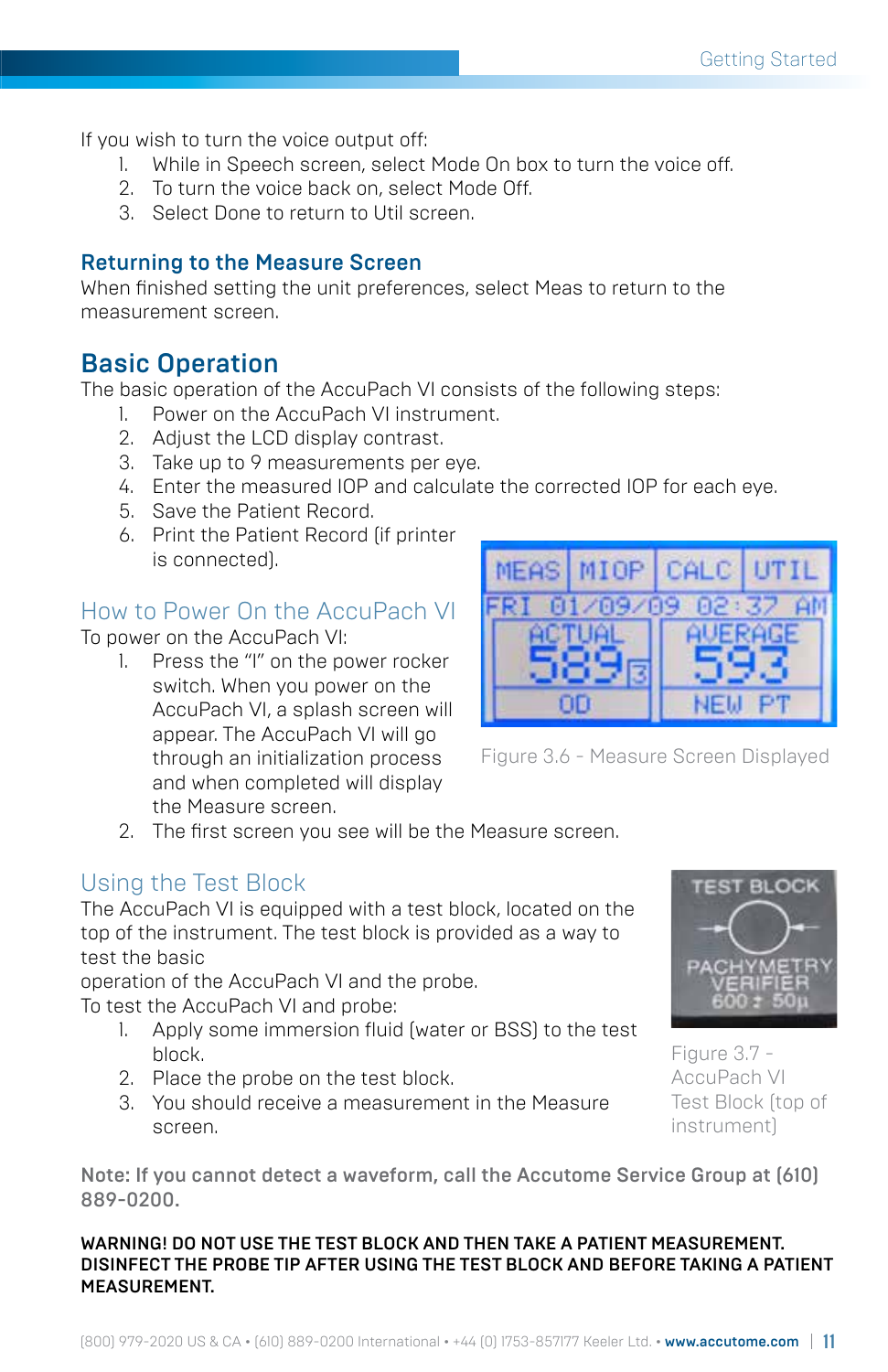#### How to Start a New Patient

To start a new Patient:

- 1. Touch and release the New Patient box on the LCD.
- 2. When you start a new patient, the AccuPach VI will set all measurements, averages, IOP entries, and calculations to zero.

#### WARNING! THE PROBE TIP MUST BE PROPERLY DISINFECTED BEFORE TAKING ANY MEASUREMENTS ON A NEW PATIENT.



Figure 3.8 - Measure Screen Starting New Patient

#### How to Take a Measurement

To take a patient measurement:

- 1. Select the New Patient box on the LCD display to reset all measurements, averages, and IOP information to zero.
- 2. Choose the appropriate eye by selecting the OD or OS box on the LCD. Selecting this box again returns it to the other eye.
- 3. Apply the probe to the patient's eye.
- 4. If the AccuPach VI is not in the Auto Read mode, press the footswitch to take the measurement. The AccuPach VI will automatically proceed to the next empty measurement if it is available.
- 5. The AccuPach VI will emit a high-pitched chirp when you have automatically acquired a measurement.

#### **Notes**

- 1. The AccuPach VI can take up to nine measurements for each eye and provide the average of those measurements. This average is the number used when calculating the True IntraOccular Pressure (TIOP).
- 2. The \* symbol by a measurement indicates the reading for that eye that is furthest away from the average for that eye.
- 3. You can review the measurements taken by selecting (touching and releasing) the measurement value.
- 4. You can delete any measurement taken by touching and holding the measurement value (until the unit emits a high-pitched chirp). After deleting a measurement, the unit will automatically recalculate the average of the measurements.

#### How to Perform a Calculation

After you have completed a patient's measurements, you can calculate the true IOP for the patient. You can perform the calculation from the MIOP Screen. To calculate True IOP:

- 1. Select the Miop box on the LCD.
- 2. Enter the measured IOP by selecting the digits of the measurement. For example, if the measured IOP is "17", select "1", then select "7". If you make a mistake, just reselect the correct digits.
- 3. Select the Calc box on the LCD and the True IOP will then be displayed.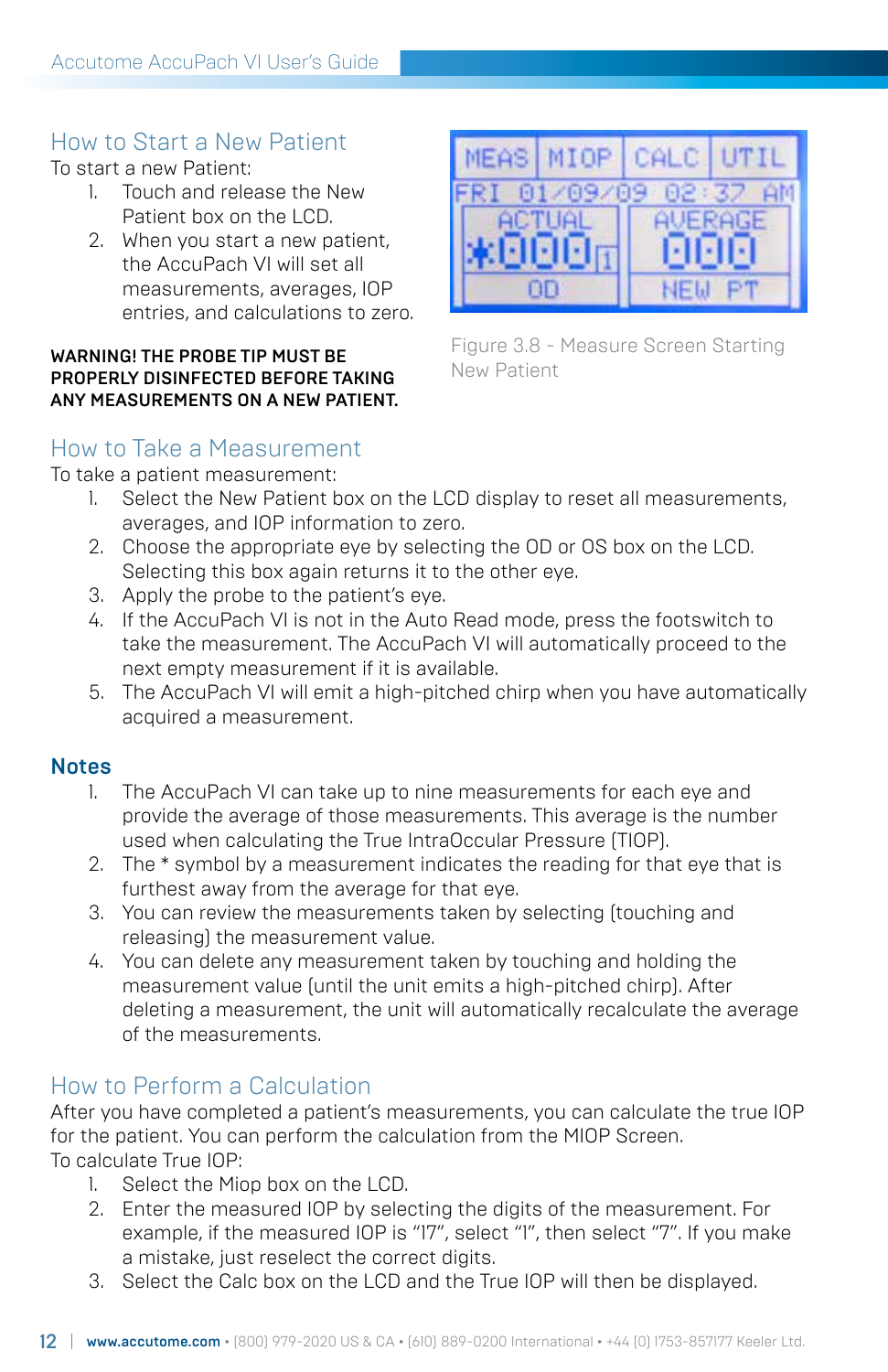4. Select Meas and return to the Measurement screen. Table 3.1 below provides the IOP correction values.

| <b>Corneal Thickness (micrometers)</b> | <b>Correction Values (mmHg)</b> |
|----------------------------------------|---------------------------------|
| 405                                    | 7                               |
| 425                                    | 6                               |
| 445                                    | 5                               |
| 465                                    | 4                               |
| 485                                    | 3                               |
| 505                                    | $\mathbf{2}$                    |
| 525                                    |                                 |
| 545                                    | 0                               |
| 565                                    | $-1$                            |
| 585                                    | $-2$                            |
| 605                                    | -3                              |
| 625                                    | $-4$                            |
| 645                                    | $-5$                            |
| 665                                    | $-6$                            |
| 685                                    | $-7$                            |
| 705                                    | $-8$                            |

Table 3.1 - IOP Correction Values

Correction Values according to corneal thickness of 545 micrometers. These correction values are modified from the work of Doughty and Zamen. This chart was reproduced from the *Review of Ophthalmology*, July 2002, Leon Herndon, MD, Duke University, Glaucoma Service, Pages 88, 89, 90.

#### How to Save a Record

After you have completed a patient exam, you may want to save the record to a USB flash drive. Using the flash drive allows the user to save and print a patient's record to/from any computer.

To save a record:

- 1. Select the Util box on the LCD.
- 2. Select the Save Ready box on the LCD.



Figure 3.9 - USB Flash Drive

Note: A USB flash drive must be plugged into the USB port, otherwise "Save No Disk" will be displayed. The USB flash drive can be plugged into the port at any time to activate the Save Ready function.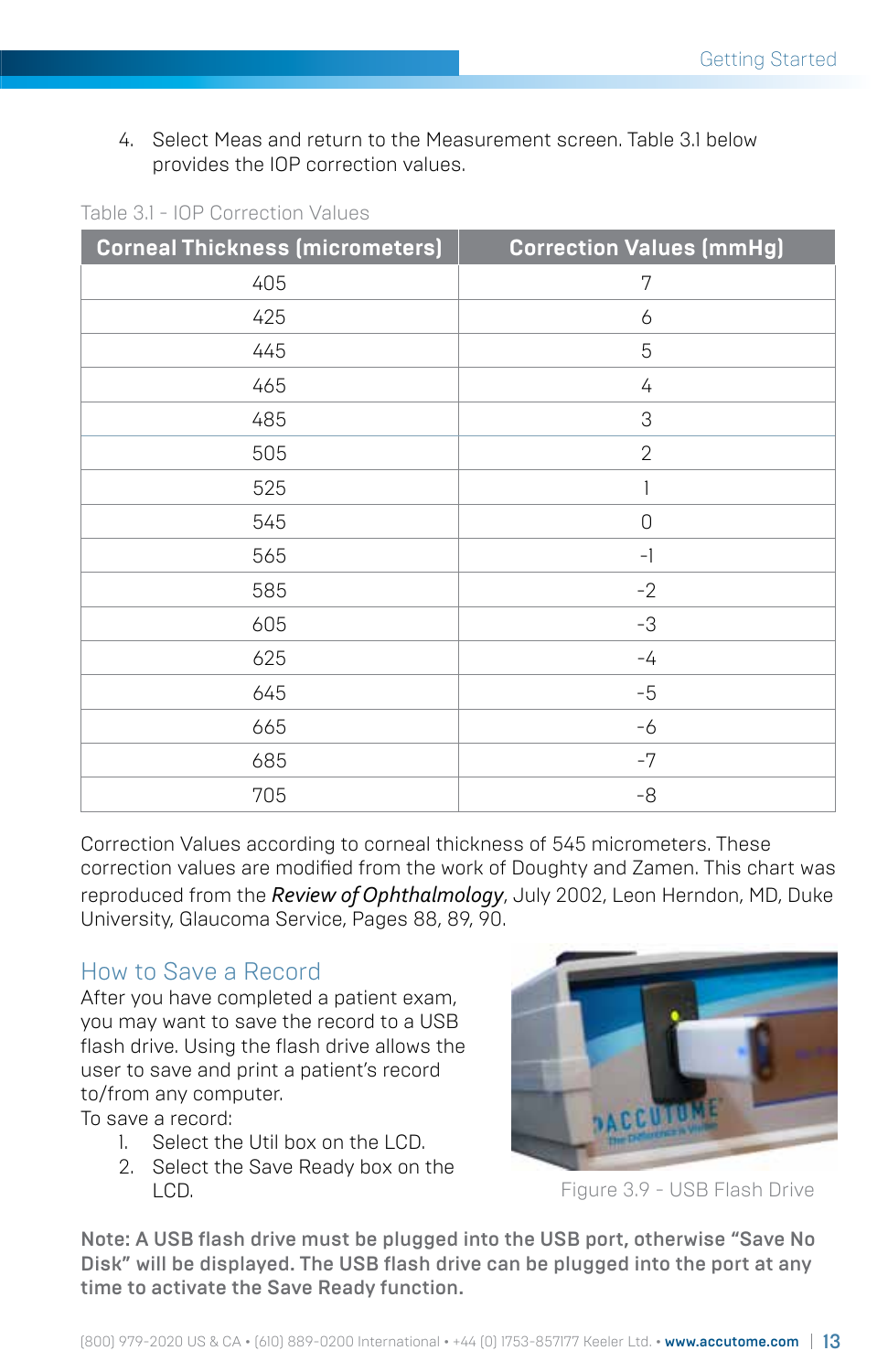- 3. Begin typing on the keyboard if you wish to rename the file. The name of the file automatically defaults to the date.
- 4. Tab to Patient Name field to enter patient's name.

Note: The Tab button can be used to maneuver between the File Name and Patient Name fields.

Note: Any text entered in the Patient Name field will be displayed at the top of the Patient Record when opened. The record will be in .TXT format.

- 5. Select Save to save patient exam to USB flash drive.
- 6. Select Done to return to Util screen.

Note: If Done is selected prior to Save, the record will not be saved. The record can still be saved by simply running through the process again.

7. Remove USB flash drive from AccuPach VI unit to save or print record to/ from a computer.

#### How to Print a Record

In order to print a record, you will first need to save the record to the USB flash drive.

To print a record:

- 1. Follow the steps outlined in How to Save a Record on page 13.
- 2. Remove the USB flash drive from the Pach VI unit and plug it into any computer.
- 3. Access the USB flash drive as you would any external storage peripheral.
- 4. Open the exam (.TXT File) to be printed.
- 5. Click File and select Print

| Accutome Pach VI                       |            |            |
|----------------------------------------|------------|------------|
| Date: Fri 01/09/2009<br>Time: 02:37 AM |            |            |
| Patient's Name:                        |            |            |
| CCT Reading                            | $^{OD}$    | OS.        |
| ユフコルクラスタ                               | 575<br>584 | 000<br>000 |
|                                        | 587        | 000        |
|                                        | 585        | 000        |
|                                        | 000<br>000 | 000        |
|                                        | 000        | 000        |
|                                        | 000        | 000        |
|                                        | 000        | 000        |
| Average CCT                            | 582        | 000        |
| MIDP                                   | 18         | 00         |
| TIOP                                   | 16         | œ          |
| File Name: TEST. TXT                   |            |            |

Figure 3.10 - Example of Patient Record Printout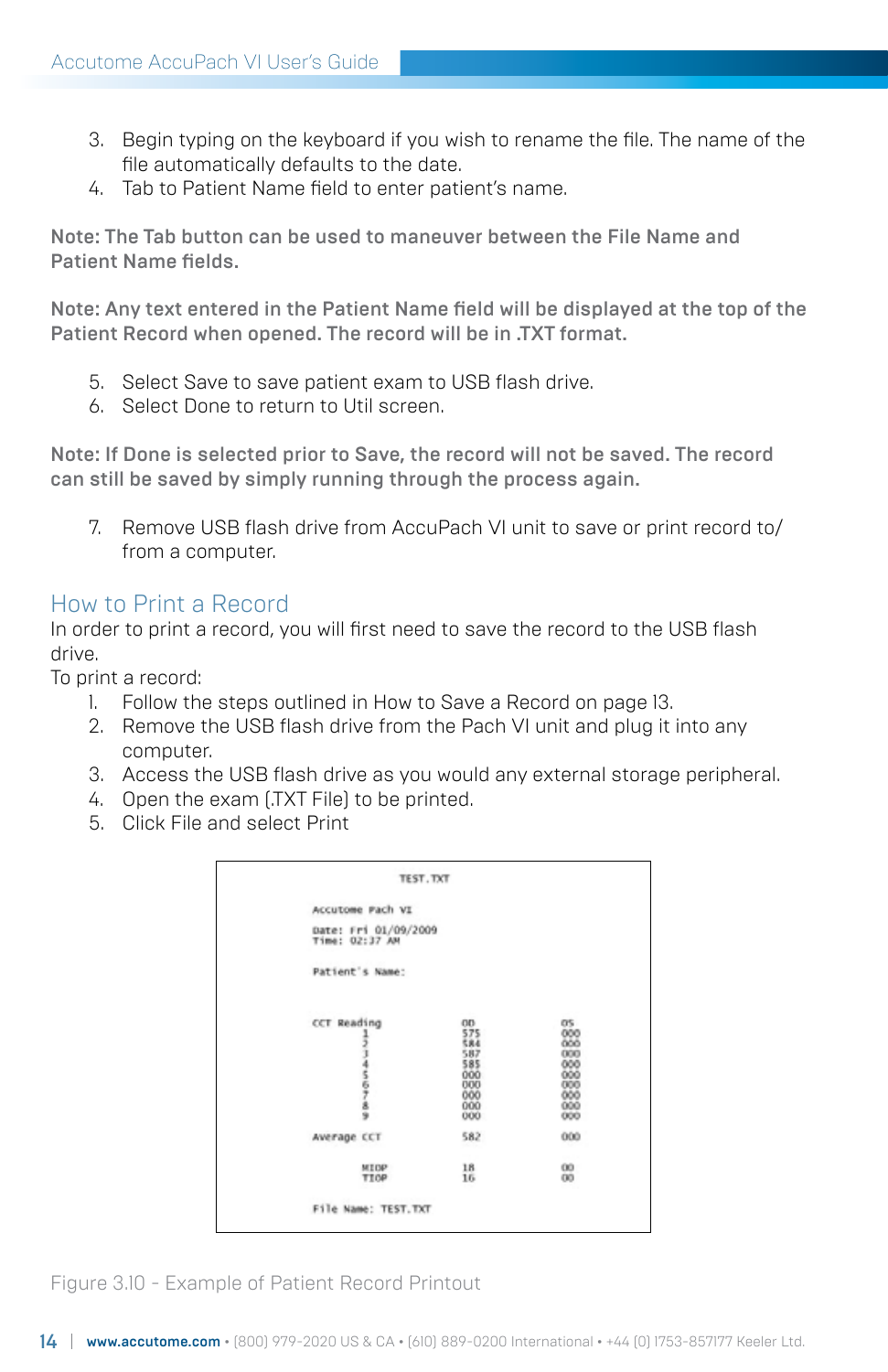### **Maintenance**

#### General Maintenance

Maintenance that should be performed on the AccuPach VI consists of activities such as keeping surfaces free of dust and dirt and storing in a dry and cool place so as to not adversely effect electronic parts.

Refer to Chapter 2 for details on sterilization, disinfection, and cleaning before doing any sterilization, disinfection, or cleaning of the AccuPach VI.

#### CAUTION: No abrasives or harsh cleaning solutions should be used while cleaning the AccuPach VI.

Regularly check the probe, footswitch, and mains power cable for cracked or frayed insulation or any other damage.

#### WARNING! DO NOT USE ANY PROBE, FOOTSWITCH, OR MAINS CABLE THAT HAS BEEN DAMAGED OR HAS CRACKED OR FRAYED INSULATION.

See Warranty & Repairs on page 21 of this manual for user-replaceable parts.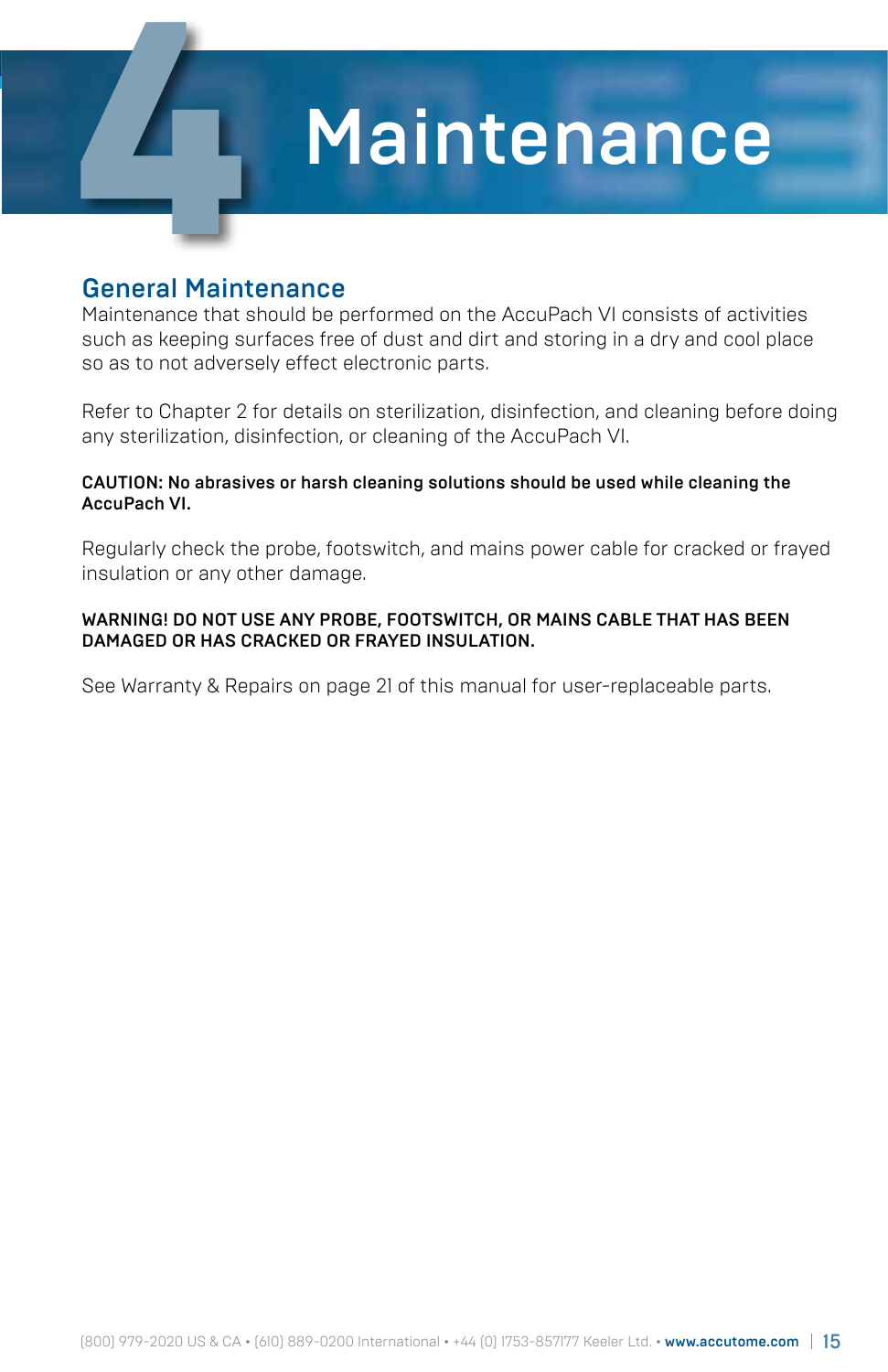### **Specifications**

#### **Overview**

This section provides the physical and operational specifications of the AccuPach VI.

#### Physical Specifications

Accutome AccuPach VI User's Guide

The table below lists the physical specifications of the AccuPach VI instrument and associated peripherals.

#### Table 5.1 - AccuPach VI Physical Specifications

| <b>Main Unit</b>                                               |                                                              |  |  |  |
|----------------------------------------------------------------|--------------------------------------------------------------|--|--|--|
| <b>Dimensions</b>                                              | 25.4 cm X 25.4 cm X 6.35 cm [10" X 10" X 2.5"]               |  |  |  |
| Weight                                                         | $1.4$ kg $(3.1$ lb.)                                         |  |  |  |
| Input Voltage                                                  | 100-240 VAC, 47-63 Hz                                        |  |  |  |
| Current                                                        | 300 mA                                                       |  |  |  |
| <b>Fuses</b>                                                   | Littlefuse 218.001 (250V, 1A, Type T, 5 X 20 mm) TIAL, 250 V |  |  |  |
| <b>Display</b>                                                 |                                                              |  |  |  |
| Type                                                           | Monochrome Liquid Crystal Display (LCD)                      |  |  |  |
| Size                                                           | 73.75 mm [2.9"] Diagonal Viewable Area                       |  |  |  |
| Resolution                                                     | 128 X 64 pixels, 16 shades of gray                           |  |  |  |
| <b>External I/O Connectors</b>                                 |                                                              |  |  |  |
| Footswitch                                                     | 3.5 mm mono phone jack                                       |  |  |  |
| Probe (Use only Accutome PN 24-5001)                           |                                                              |  |  |  |
| Frequency                                                      | 10.5 MHz, Composite                                          |  |  |  |
| Dimensions                                                     | 0.64 cm (0.25") diameter X 4.45 cm (1.75") length            |  |  |  |
| Cable Length                                                   | $1.52 \text{ m}$ (5 ft.)                                     |  |  |  |
|                                                                | Keyboard (Use only Accutome PN 24-4003)                      |  |  |  |
| Dimensions                                                     | 29.19 X 13.21 X 2.29 cm [11.1" x 5.2" x 0.9"]                |  |  |  |
| Number of Keys                                                 | 83                                                           |  |  |  |
| Footswitch (Use only Accutome PN 24-4004) - Optional Accessory |                                                              |  |  |  |
| Dimensions                                                     | 8.9 cm [3.5"] x 6.6 cm [2.6"] x 2.5 cm [1"]                  |  |  |  |
| Weight                                                         | $0.2$ kg $(7$ oz.)                                           |  |  |  |
| Environmental                                                  | IP20, IP68                                                   |  |  |  |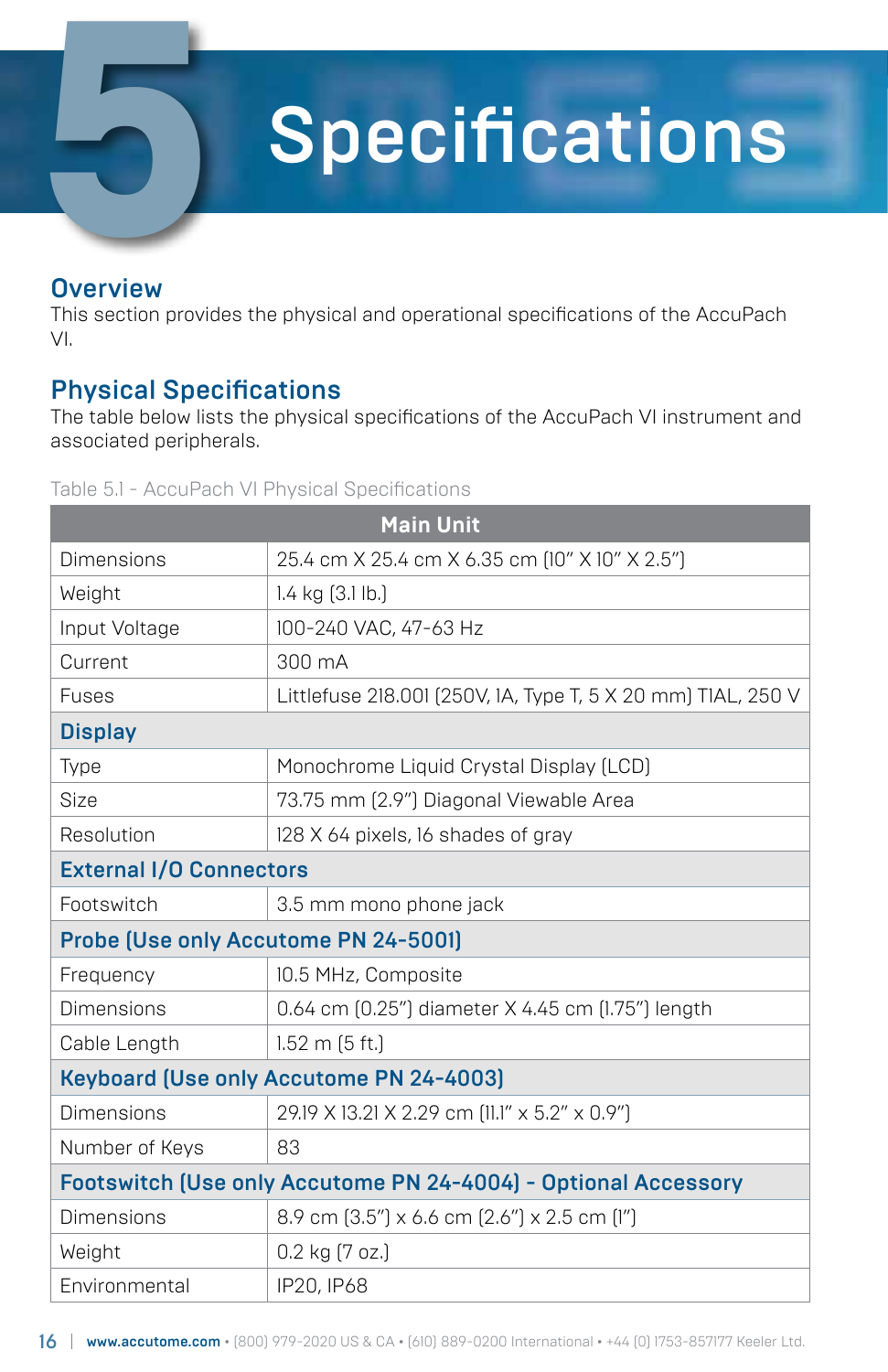Table 5.1 - (Continued) AccuPach VI Physical Specifications

USB Flash Drive (Any USB Flash Drive can be used)

Safety

Meets EN 60601-1 Series electrical standards for medical equipment

#### Environmental Specifications

The table below lists the AccuPach VI system operating and storage values for temperature and humidity.

Table 5.2 - Environmental Specifications

| <b>Temperature</b>          |                                                              |  |  |  |
|-----------------------------|--------------------------------------------------------------|--|--|--|
| Operating                   | +10° $-40$ °C (50° $-104$ °F)                                |  |  |  |
| Storage                     | $-20^{\circ} - 60^{\circ}$ C [ $-4^{\circ} - 140^{\circ}$ F] |  |  |  |
| <b>Relative Humidity</b>    |                                                              |  |  |  |
| Operating                   | 20-80% (noncondensing)                                       |  |  |  |
| Storage                     | 15-90% (noncondensing)                                       |  |  |  |
| <b>Atmospheric Pressure</b> |                                                              |  |  |  |
| Operating                   | 700-1060 hPa                                                 |  |  |  |
| Storage                     | 500-1060 hPa                                                 |  |  |  |

#### Measurement Accuracy

The table below lists the AccuPach VI accuracy.

Table 5.3 - Measurement Accuracy

| <b>Measurement</b>                  | <b>Corneal Thickness</b> |
|-------------------------------------|--------------------------|
| Clinical Accuracy (1 Sigma)         | +/- 5 Micrometers        |
| Electronic Resolution (@1640 m/sec) | +/-1Micrometer           |
| Range                               | 300–999 Micrometers      |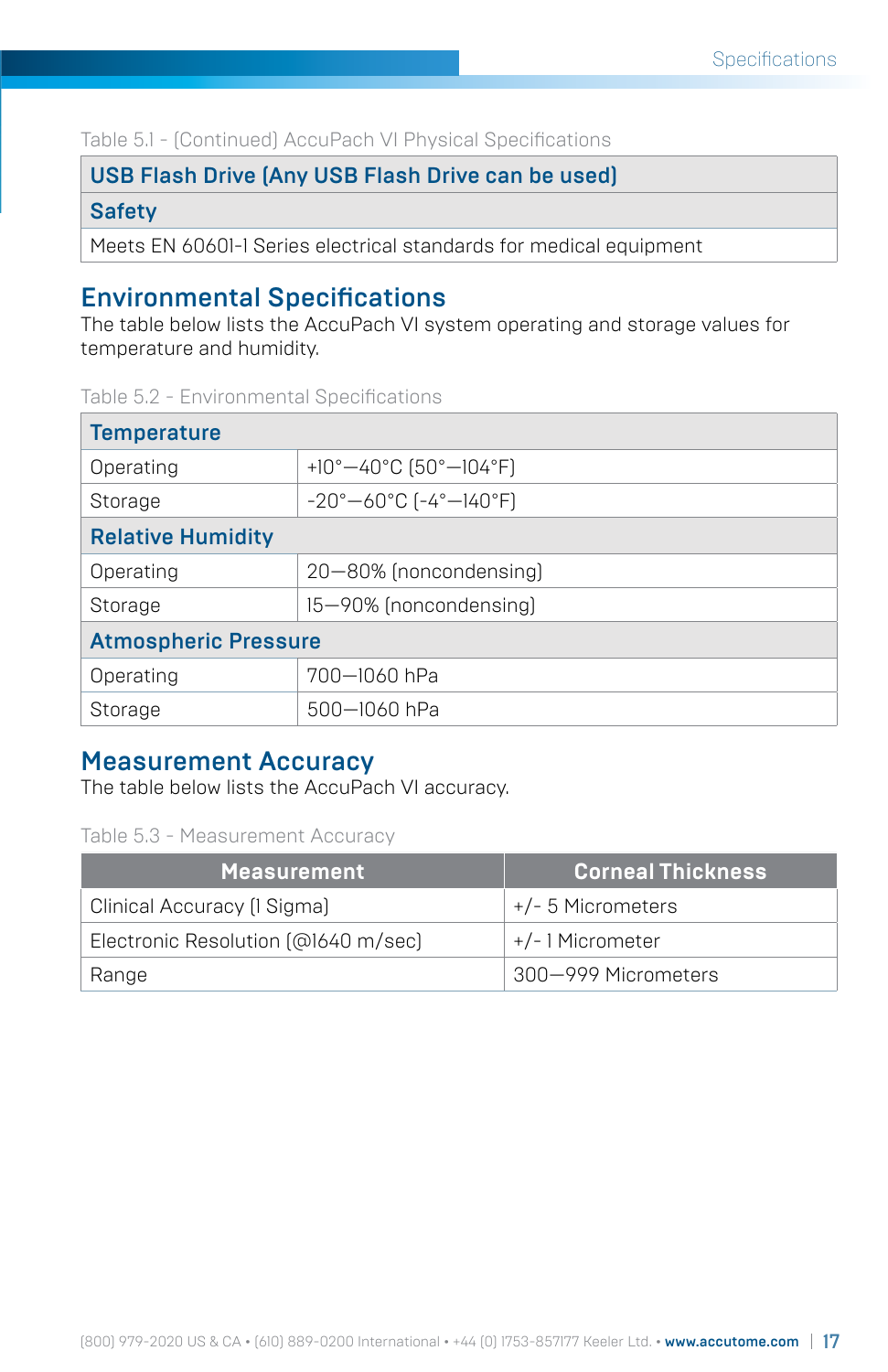#### Operating Modes

The following table summarizes the mode/application possibilities for each system/transducer combination.

Table 5.4 - Operating Mode(s)

| <b>Clinical</b><br><b>Application</b> | A | B. | M PWD | <b>CWD</b> | CD | <b>Combined</b><br>(Specify) | Other**<br>(Specify) |
|---------------------------------------|---|----|-------|------------|----|------------------------------|----------------------|
| Ophthalmic                            | X |    |       |            |    |                              |                      |
| Fetal Imaging &<br>Other*             |   |    |       |            |    |                              |                      |
| Cardiac, Adult &                      |   |    |       |            |    |                              |                      |
| Pediatric                             |   |    |       |            |    |                              |                      |
| Peripheral Vessel                     |   |    |       |            |    |                              |                      |

\* Abdominal, Intraoperative, Pediatric, Small Organ (breast, thyroid, testes, etc.), Neonatal Cephalic, Adult Cephalic, Musculo-Skeletal (conventional), Musculo-Skeletal (superficial) \*\*Examples may include: Amplitude Doppler, 3-D Imaging, Harmonic Imaging, Tissue Motion Doppler, Color Velocity Imaging.

#### Acoustic Output

The table below provides the acoustic output reporting for the following:

| Svstem:                  | AccuPach VI                  |
|--------------------------|------------------------------|
| <b>Transducer Model:</b> | A-Mode Probe (S/N 0604-5651) |
| <b>Operating Mode:</b>   | A-Mode                       |
| Application(s):          | Ophthalmic                   |

Table 5.5 - Acoustic Output Reporting Table for Track 1 Nonautoscanning Mode

|                                     | <b>Acoustic Output</b> |               | <b>MI</b> | <b>ISPTA.3</b><br>(mW/cm2) | ISPPA.3<br>(W/cm2) |
|-------------------------------------|------------------------|---------------|-----------|----------------------------|--------------------|
| <b>Global Maximum Value</b>         |                        |               | 0.182     | 0.022                      | 15.34              |
|                                     | Pr.3 (MPa)             |               |           |                            |                    |
| Wo (mW)                             |                        |               |           | 0.000256                   | 0.000256           |
|                                     | Fc [MHz]               |               | 12.93     | 12.93                      | 12.93              |
|                                     | $Zsp$ (cm)             |               | 0.3       | 0.3                        | 0.3                |
| Associated<br>Acoustic<br>Parameter | Beam<br>Dimensions     | $x-6$ (cm)    |           | 0.124                      | 0.124              |
|                                     |                        | $v-6$ (cm)    |           | 0.124                      | 0.124              |
|                                     | PD (msec)              |               | 0.071     |                            | 0.071              |
|                                     | PRF [Hz]               |               | 20        |                            | 20                 |
|                                     |                        | $Az.$ [cm]    |           | 0.224                      |                    |
| EBD                                 |                        | $Ele.$ $[cm]$ |           | 0.224                      |                    |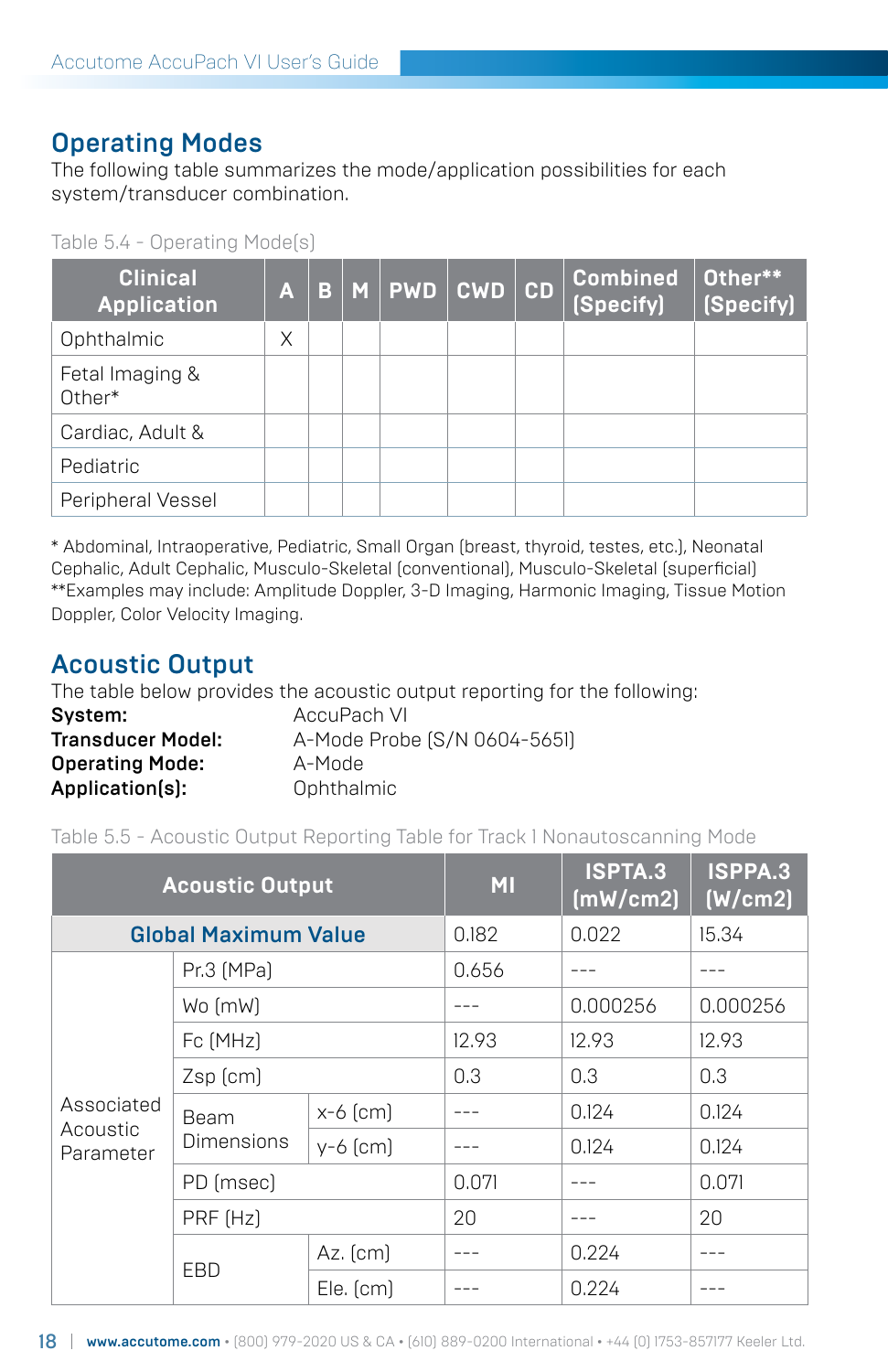#### EMC Compliance Information

Medical Electrical Equipment needs special precautions regarding EMC and needs to be installed and put into service according to the EMC information provided in this manual. Portable and mobile RF communications equipment can affect medical electrical equipment.

Table 5.6 - Guidance and Manufacturer's Declaration - Electromagnetic Emissions

The AccuPach VI is intended for use in the electromagnetic environment specified below. The customer or the user of the AccuPach VI should assure that it is used in such an environment.

| <b>Emissions Test</b>                                             | <b>Compliance</b> | <b>Electromagnetic Environment</b><br>Guidance                                                                                                                                              |
|-------------------------------------------------------------------|-------------------|---------------------------------------------------------------------------------------------------------------------------------------------------------------------------------------------|
| RF Emissions CISPR 11*                                            | Group 1           | The AccuPach VI uses RF energy only<br>for its internal function. Therefore, its<br>RF emissions are very low and not likely<br>to cause any interference in nearby<br>electronic equipment |
| RF Emissions CISPR 11*                                            | Class B           | The AccuPach VI is suitable for use in                                                                                                                                                      |
| Harmonic emissions<br>IEC 61000-3-2                               | N/A               | all establishments, including domestic<br>establishments and those directly<br>connected to the public low-voltage                                                                          |
| Voltage fluctuations/<br>flicker emissions IEC<br>$61000 - 3 - 3$ | N/A               | power supply network that supplies<br>buildings used for domestic purposes.                                                                                                                 |

#### Table 5.7 - Guidance and Manufacturer's Declaration - Electromagnetic Immunity

The AccuPach VI is intended for use in the electromagnetic environment specified below. The customer or the user of the AccuPach VI should assure that it is used in such an environment.

| <b>Immunity</b><br><b>Test</b>                                      | <b>IEC 60601</b><br>test level | <b>Compliance</b><br><b>Level</b> | <b>Electromagnetic Environment</b><br>Guidance                                                                                                             |
|---------------------------------------------------------------------|--------------------------------|-----------------------------------|------------------------------------------------------------------------------------------------------------------------------------------------------------|
| Electrostatic<br>Discharge<br>(ESD)                                 | $+/- 6kV$<br>Contact           | $+/- 6kV$<br>Contact              | Floors should be wood, concrete,<br>or ceramic tile. If floors are<br>covered with synthetic material,<br>the relative humidity should be at<br>least 30%. |
| IEC 61000-4-2                                                       | +/- 8kV Air                    | $+/-$ 8kV Air                     |                                                                                                                                                            |
| Power<br>frequency<br>[50/60 Hz]<br>Magnetic Field<br>IEC 61000-4-8 | 3 A/m                          | 3 A/m                             | Power frequency magnetic fields<br>should be at levels characteristic<br>of a typical location in a<br>typical commercial or hospital<br>environment.      |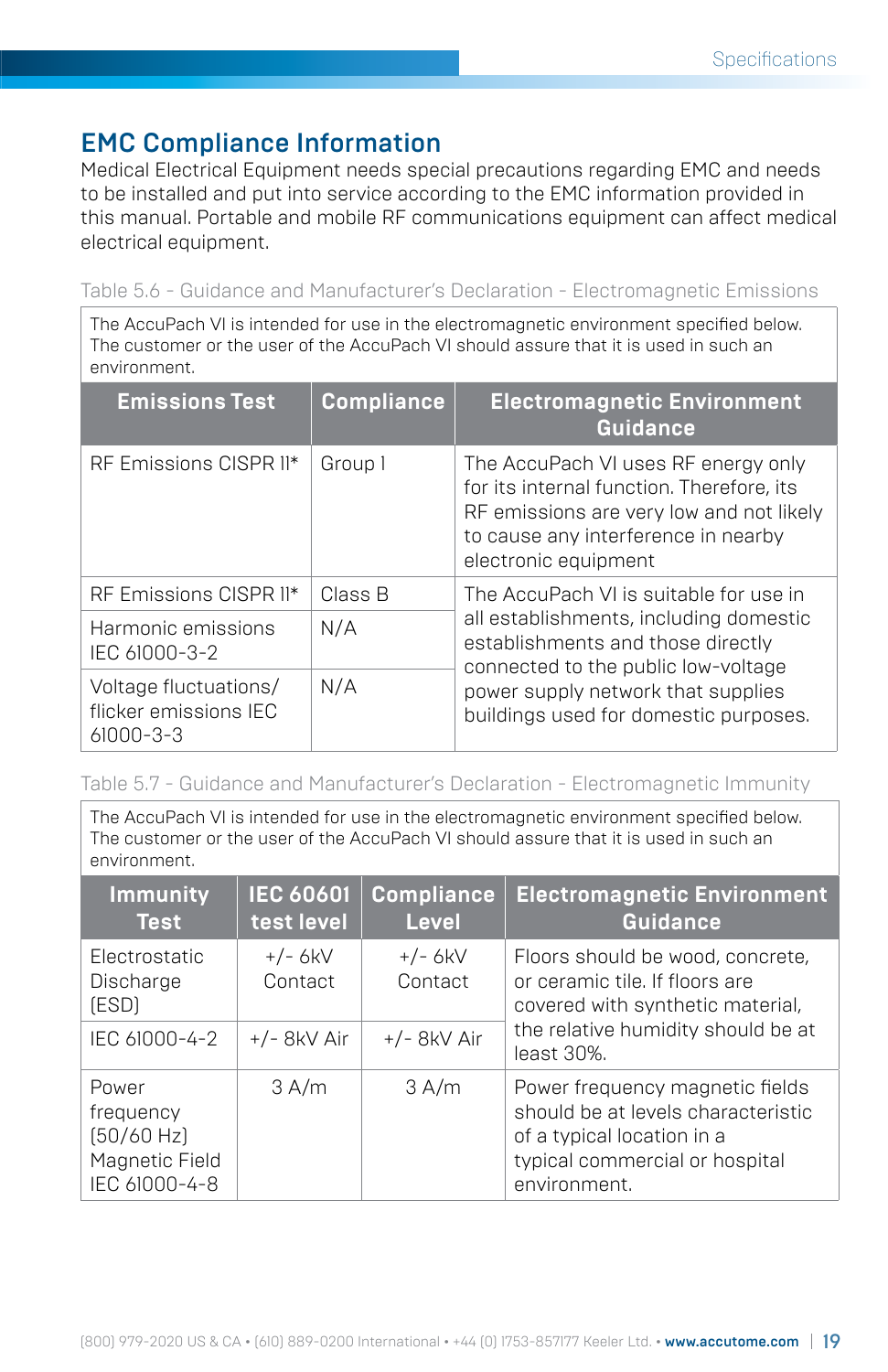Table 5.8 - Guidance and Manufacturer's Declaration - Electromagnetic Immunity

The AccuPach VI is intended for use in the electromagnetic environment specified below. The customer or the user of the AccuPach VI should assure that it is used in such an environment.

| <b>Immunity</b><br><b>Test</b>        | <b>IEC 60601</b><br><b>Test Level</b> | <b>Compliance</b><br><b>Level</b> | <b>Electromagnetic Environment</b><br>Guidance                                                                                                                                                                                                                                                                                                                                                                                                                                                                                                                                                                                                                                                                                                                                                                                                                                                    |
|---------------------------------------|---------------------------------------|-----------------------------------|---------------------------------------------------------------------------------------------------------------------------------------------------------------------------------------------------------------------------------------------------------------------------------------------------------------------------------------------------------------------------------------------------------------------------------------------------------------------------------------------------------------------------------------------------------------------------------------------------------------------------------------------------------------------------------------------------------------------------------------------------------------------------------------------------------------------------------------------------------------------------------------------------|
| Conducted<br>RF IEC<br>61000-4-6      | 3 Vrms 0.15<br>MHz to 80<br>MHz       | N/A                               | Portable and mobile RF<br>communications equipment should<br>be used no closer to any part of<br>the AccuPach VI, including cables,<br>than the recommended separation<br>distance calculated from the<br>equation applicable to the frequency<br>of the transmitter.<br>Recommended separation distance<br>$d = 1.2\sqrt{P}$<br>$d = 1.2\sqrt{P}$<br>80 MHz to 800 MHz<br>$d = 1.2\sqrt{P}$<br>800 MHz to 2,5 GHz<br>where P is the maximum output<br>power rating of the transmitter<br>in watts (W) according to the<br>transmitter manufacturer and d<br>is the recommended separation<br>distance in meters [m]. Field<br>strengths from fixed RF transmitters,<br>as determined by an electromagnetic<br>site survey, ashould be less than the<br>compliance level in each frequency<br>range. binterference may occur in the<br>vicinity of equipment marked with<br>the following symbol: |
| Radiated<br>RF IEC<br>$61000 - 4 - 3$ | 3 V/m 80<br>MHz to $2.5$<br>GHz       | 3 V/m                             |                                                                                                                                                                                                                                                                                                                                                                                                                                                                                                                                                                                                                                                                                                                                                                                                                                                                                                   |

NOTE 1 At 80 MHz and 800 MHz, the higher frequency range applies. NOTE 2 These guidelines may not apply in all situations. Electromagnetic propagation is affected by absorption and reflection from structures, objects, and people.

a Field strengths from fixed transmitters, such as base stations for radio (cellular/cordless) telephones and land mobile radios, amateur radio, AM and FM radio broadcast, and TV broadcast cannot be predicted theoretically with accuracy. To assess the electromagnetic environment due to fixed RF transmitters, an electromagnetic site survey should be considered. If the measured field strength in the location in which the AccuPach VI is used exceeds the applicable RF compliance level above, the AccuPach VI should be observed to verify normal operation. If abnormal performance is observed, additional measures may be necessary, such as reorienting or relocating the AccuPach VI.

 $^{\rm b}$  Over the frequency range 150 kHz to 80 MHz, field strengths should be less than 3V/m.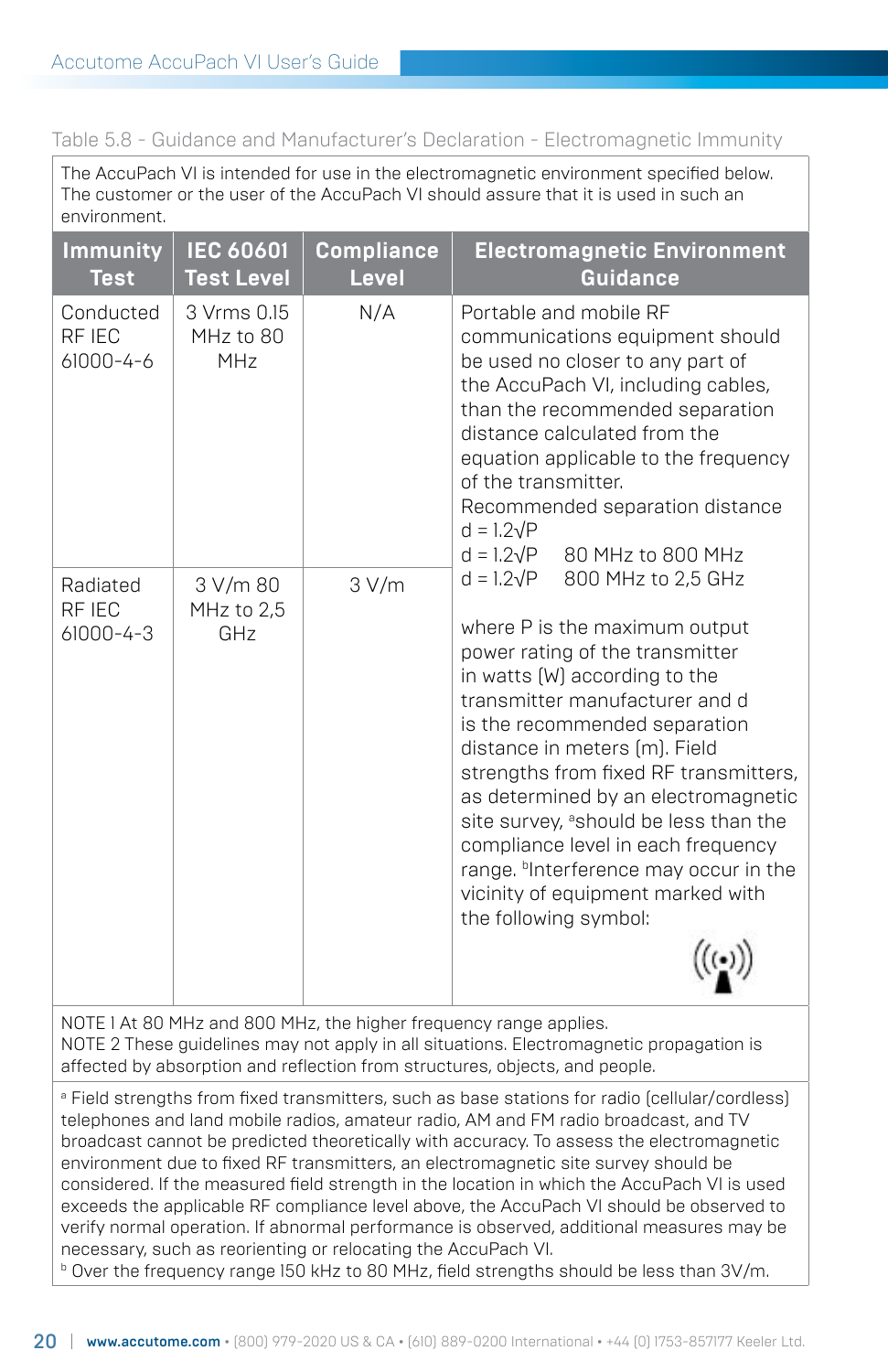# **Compound Marranty & Repairs** Repairs

#### Warranty

Accutome, Inc., warrants its new equipment to be free from defects in workmanship or materials. Any product that is proven to be defective will be repaired or replaced, at our discretion, free of charge, up to one year from the date of purchase by the initial user of the equipment from Accutome, Inc., or any of its authorized distributors.

This warranty covers all repairs and servicing of parts that proved defective by manufacture and not by misuse or mishandling. This type of service will be handled by our trained sales force, or, if necessary, in our home office. Shipping charges for returns or repair of nonwarranted items will be the responsibility of the customer. Alteration, repair, or modification of any product that is performed by persons not authorized by Accutome, Inc., will result in immediate loss of warranty.

#### Product Returns

Follow the instructions given below to return products to Accutome, Inc.

#### Service and Repair

Before returning instruments for service or repair, contact the Accutome Technical Service Group for a Return Goods Authorization (RGA) number.

Toll-Free (in US): (800) 979-2020 International: (610)-889-0200 Fax: (610) 889-3233

After receiving authorization, print the RGA number on the outside of the package and send the instrument to:

> Technical Service Group Accutome, Inc. 3222 Phoenixville Pike Malvern, PA 19355 USA

#### All Other Returns

Returns for nonservice related reasons must be authorized by the Accutome Customer Service Department. Please contact Customer Service for an RGA number.

Merchandise returned within 30 days of date of invoice will be credited as follows:

• Full credit for all merchandise returned in resalable condition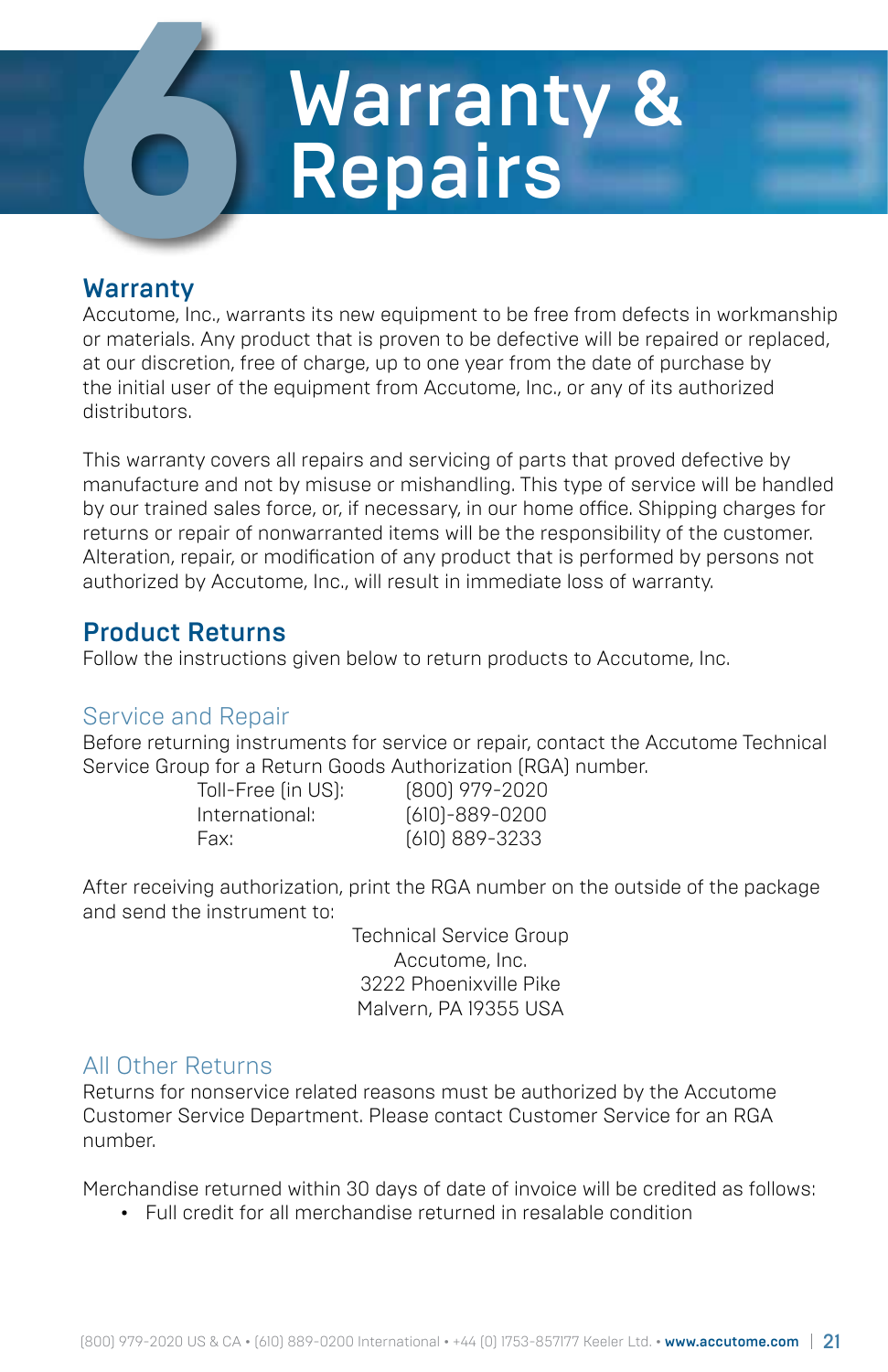#### Nonreturnable Merchandise

Accutome, Inc., will not authorize a return for:

• Merchandise held longer than 30 days

#### Replacement Parts

The table below lists items that are available from Accutome, Inc., or from your local sales representative. Please be sure to use the Accutome part number for the item when placing an order.

#### Table 6.1 - Accutome Replacement Parts

| <b>Description</b>      | <b>Accutome Part No.</b> |  |  |  |
|-------------------------|--------------------------|--|--|--|
| <b>Standard Parts</b>   |                          |  |  |  |
| Probe                   | 24-5001                  |  |  |  |
| Keyboard                | 24-4003                  |  |  |  |
| Footswitch              | 24-4004                  |  |  |  |
| USB Flash Drive         | $24 - 6210$              |  |  |  |
| Power Supply Cable [US] | 9510-1100                |  |  |  |